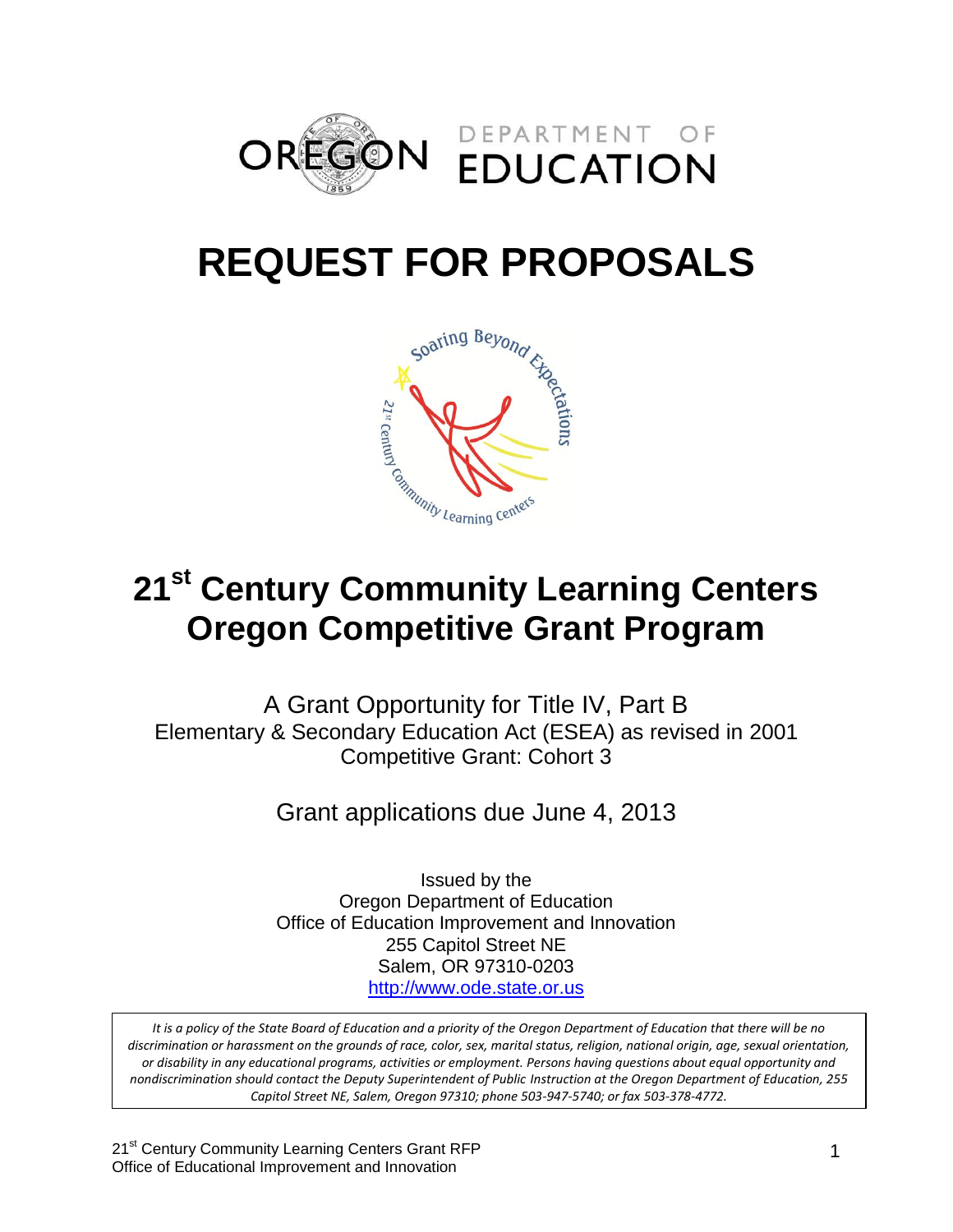### **21st Century Community Learning Centers Oregon Competitive Grant Program**

Table of Contents

| <b>General Information</b> |
|----------------------------|
|                            |
|                            |
|                            |
|                            |
|                            |
|                            |
|                            |
|                            |
|                            |
|                            |
|                            |
|                            |
|                            |
|                            |
|                            |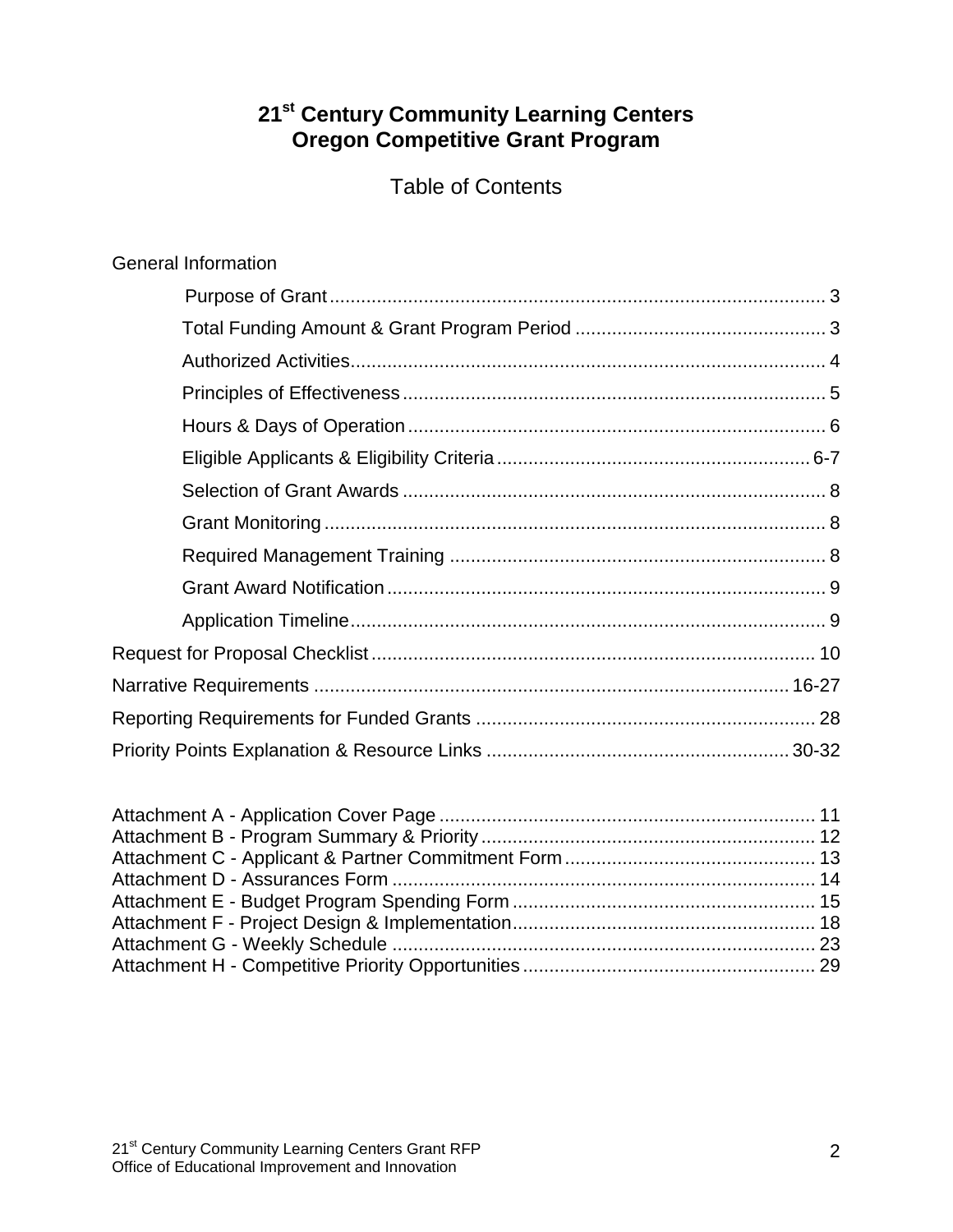#### 21<sup>st</sup> Century Community Learning Centers **General Information**

*The Oregon Department of Education (ODE) announces the Request for Proposals from eligible entities to apply for a 21st Century Community Learning Centers (CCLC) grant. The 21st CCLC is the result of the ESEA legislation passed by the U.S. Congress. The funding for this new grant cycle is contingent upon the availability of federal funds.*

#### **Purpose of Grant**

Authorized under Title IV, Part B, of the amended ESEA, the specific purposes of the law are to:

- 1. provide opportunities for academic enrichment, including providing tutorial services to help students (particularly students in high-poverty areas) and those who attend low-performing schools, to meet State and local student performance standards in core academic subjects of at least, but not limited to, reading/language arts, mathematics and science; and
- 2. offer students a broad array of additional services, programs and activities; such as youth development activities, drug and violence prevention programs, counseling programs, art, music recreation programs, technology education programs, and character education programs, that are designed to reinforce and complement the regular academic program of participating students; and
- 3. offer families of students, served by centers, opportunities for literacy and related educational development.

Programs must ensure that the academic services they provide are aligned with the State Standards in core subject areas, are coordinated with the Comprehensive Achievement Plan (CAP) and align with Oregon Diploma Requirements, where applicable.

#### **Total Funding Amount and Grant Program Period**

Based on the availability of federal resources this five-year grant program begins July 1, 2013 and ends June 30, 2018. Awards will be issued to successful applicants on an annual basis with ODE annually reviewing program performance through selfassessments, on-site and desk monitoring, local and state evaluations, and adequate and efficient use of federal funds. Annual Reports and data will also determine continued program funding.

Approximately \$9,500,000 will be available in this application period. The maximum grant size will be \$500,000 per year, per application, for years one, two and three. The minimum grant size will be \$100,000 per year, per application, for years one, two and three. Grants will be level funded (100%) in years one, two and three with declining funding in year four (75%) and year five (50%). In years four and five, programs are expected to maintain service levels equivalent to those provided in the first three years.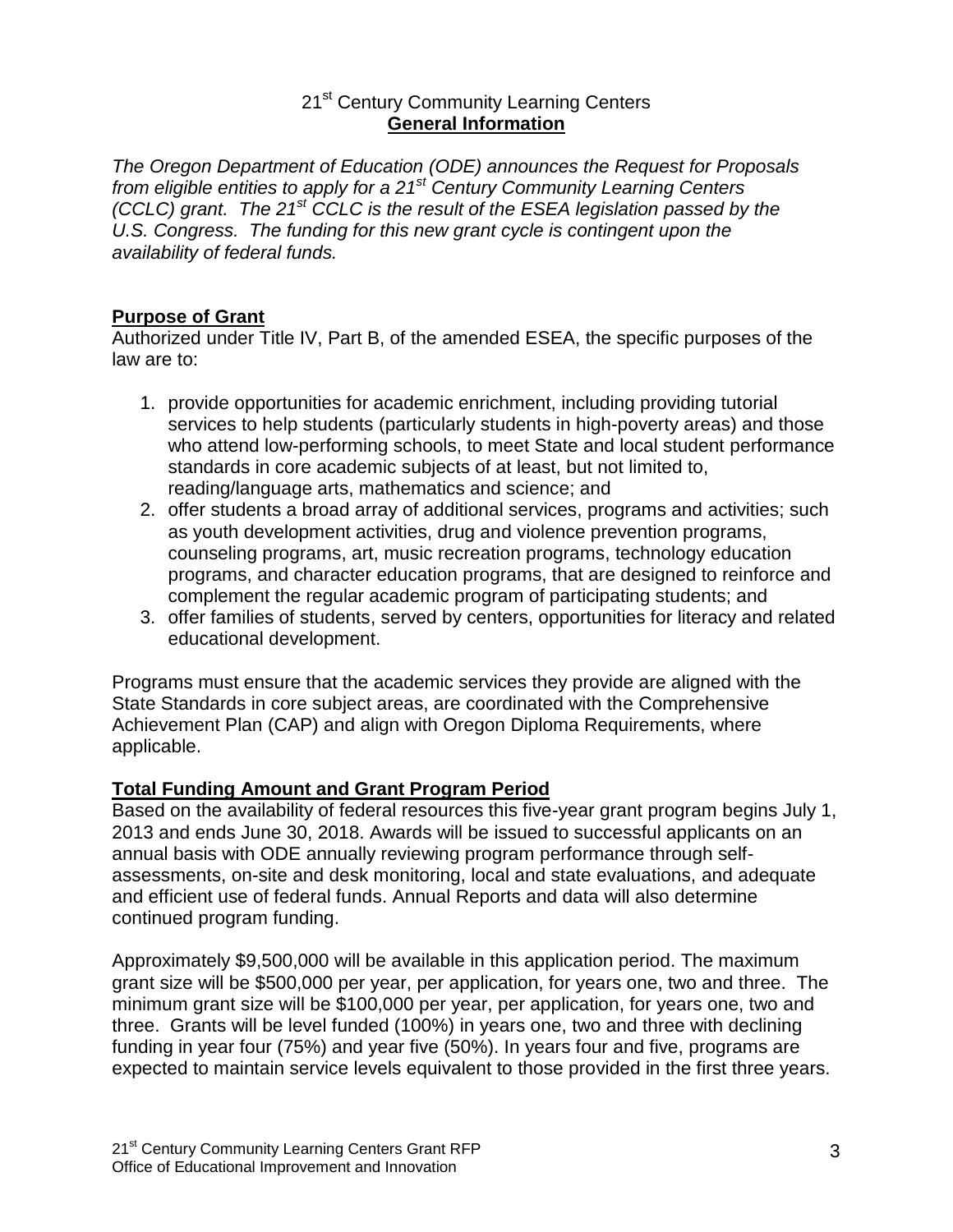Oregon's 21<sup>st</sup> CCLC Program strives to provide adequate and appropriate funding for quality programming that promotes practical operations and expenditures. Awards vary due to many factors that include program design, partnerships, center expenses, number of students and parents served, teacher/pupil ratio, and other program characteristics. ODE will closely review applicant cost per student figures and compare with program design and services provided.

**Note**: Actual number of proposed vs. served students will be subject to monitoring and verification by ODE. Grant awards may be reduced if proposed service levels are not achieved.

#### **Authorized Activities**

Under *ESEA* Section 4205(a), Oregon's 21<sup>st</sup> CCLC Program will provide awards to fund programs to carry out a broad array of allowable out-of-school time activities and services in community learning centers for before-school, after-school, summer, nonschool days, weekend and/or holidays.

- These funds can be used only to supplement and not supplant federal, state or local funds. Failure to demonstrate this requirement will result in reduction of the requested award amount.
- Final awards are subject to the availability of Title IV, Part B funds. If balances are available to ODE, or if additional funds become available during the fiscal year, the next highest scoring application(s) above 70 points may become eligible for an award.

Local grantees will provide evidence-based activities from the following list:

- 1. Remedial education activities and academic enrichment learning programs, including additional student assistance to improve their academic achievement
	- o ODE is offering a competitive priority in: English Language Learner (ELL) options
- 2. Mathematics and science education activities
- 3. Arts and music education activities
- 4. Entrepreneurial education programs
- 5. Tutoring services (including those provided by senior citizen volunteers) and mentoring programs
- 6. After-school activity programs emphasizing reading/language arts and academic achievement
- 7. Recreational activities
- 8. Technology education programs
	- o ODE is offering a competitive priority in: Science, Technology, Engineering & Math (STEM) or STEAM [+ Arts] education programs
	- o ODE is offering a competitive priority in: Career & Technical Education (CTE) options for Middle School & High School applicants
- 9. Programs that promote parental involvement and family literacy
- 10. Programs that provide assistance to students who have been truant, suspended, or expelled to allow the students to improve their academic achievement
- 11. Drug and violence prevention, counseling, and character education programs
- 12. Youth Development Activities (including Career/Job Development).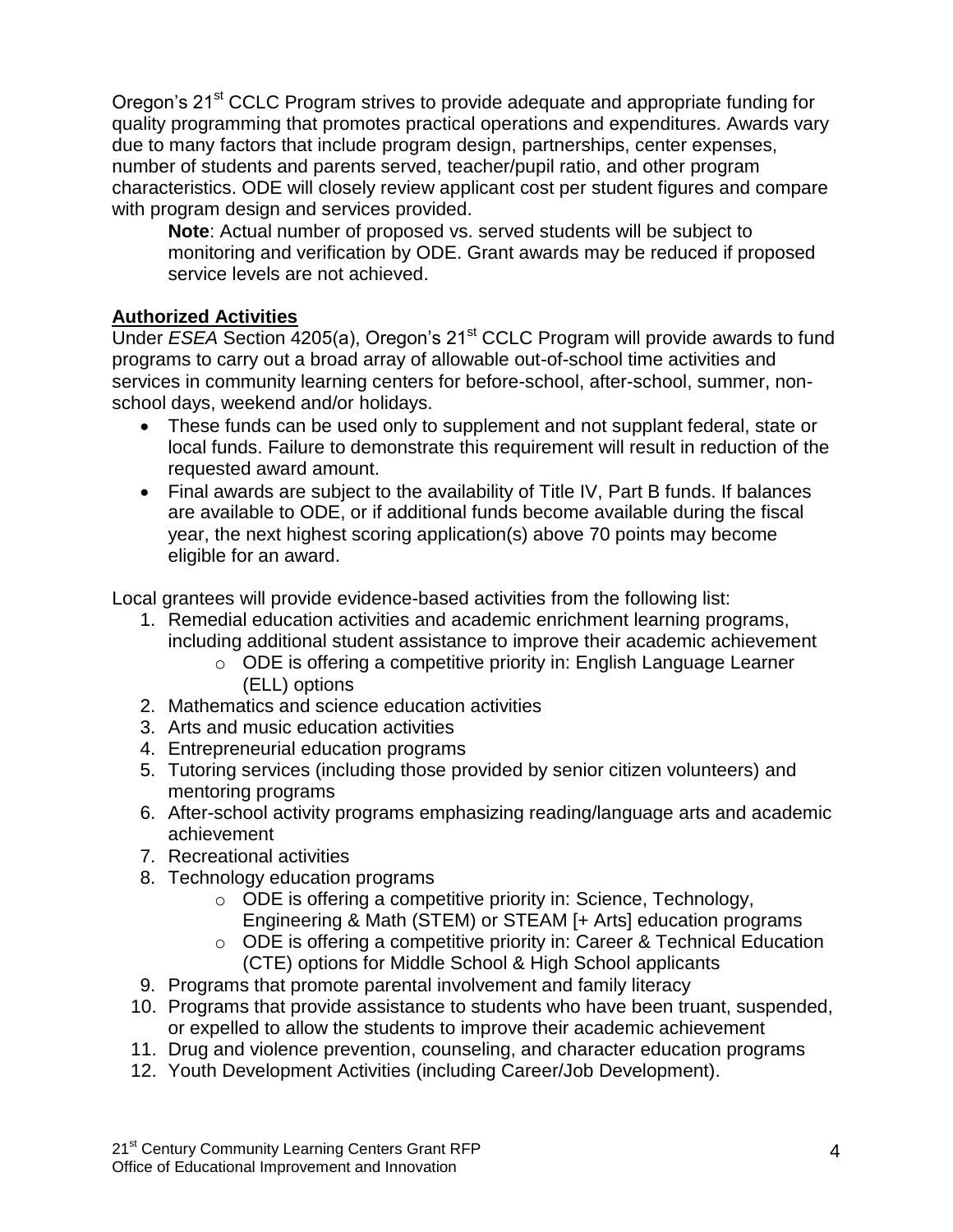#### **Principles of Effectiveness**

The 21<sup>st</sup> CCLC program is based on sound principles of effectiveness that will guide local grantees to identify and implement programs and activities that can directly enhance student academic achievement. According to ESEA, revised 2001, [4205(b)] programs must be based on:

- An assessment of objective data regarding the need for before-school and afterschool programs (including during summer break) and existing activities in the school and communities;
- An established set of performance measures aimed at ensuring quality academic enrichment opportunities; and
- If appropriate, based on scientifically based research that provides evidence that the program or activity will help students meet the State and local student academic achievement standards.

**Resource 1:** According to the U.S. Department of Education publication "Working for Children and Families: Safe and Smart II-After-School Programs", there are nine characteristics present in high-quality after-school programs. Applicants are expected to articulate their proposed program in terms of the following quality components in their Program Design section:

- Goal Setting, Strong Management, and Sustainability
- Quality After-School Staffing
- High Academic Standards
- Attention to Safety, Health, and Nutrition Issues
- Effective Partnerships with Community-Based Organizations, Juvenile Justice Agencies, Law Enforcement, and Youth Groups
- Strong Involvement of Families
- Enriching Learning Opportunities
- Linkages Between School-Day and After-School Personnel
- Evaluation of Program Progress and Effectiveness

Link: [http://www.ed.gov/offices/OESE/archives/pubs/parents/SafeSmart/.](http://www.ed.gov/offices/OESE/archives/pubs/parents/SafeSmart/)

**Resource 2:** "Supporting Student Outcomes through Expanded Learning Opportunities" Priscilla M. Little, Harvard Family Research Project, January 2009. (Excerpt)

At the heart of successful expanded learning opportunities are sound, sustainable partnerships among after-school and summer program providers and schools working together to support learning. While partnership development does not happen over night, over time, effective partnerships move from being transactional to transformative in nature (Enos & Morton, 2003). Partners move from operating as separate entities with separate goals and outcomes to working in conjunction with one another to create an expanded learning system with a shared vision, mission, and outcomes. Five principles support movement toward transformative, sustainable school and/or afterschool/summer partnerships:

1. A shared vision for learning and success, with explicit focus on supporting academics

2. Blended staffing models that enable crossover between school, after-school & summer staff

3. School–after-school/summer partnerships at multiple levels within the school and district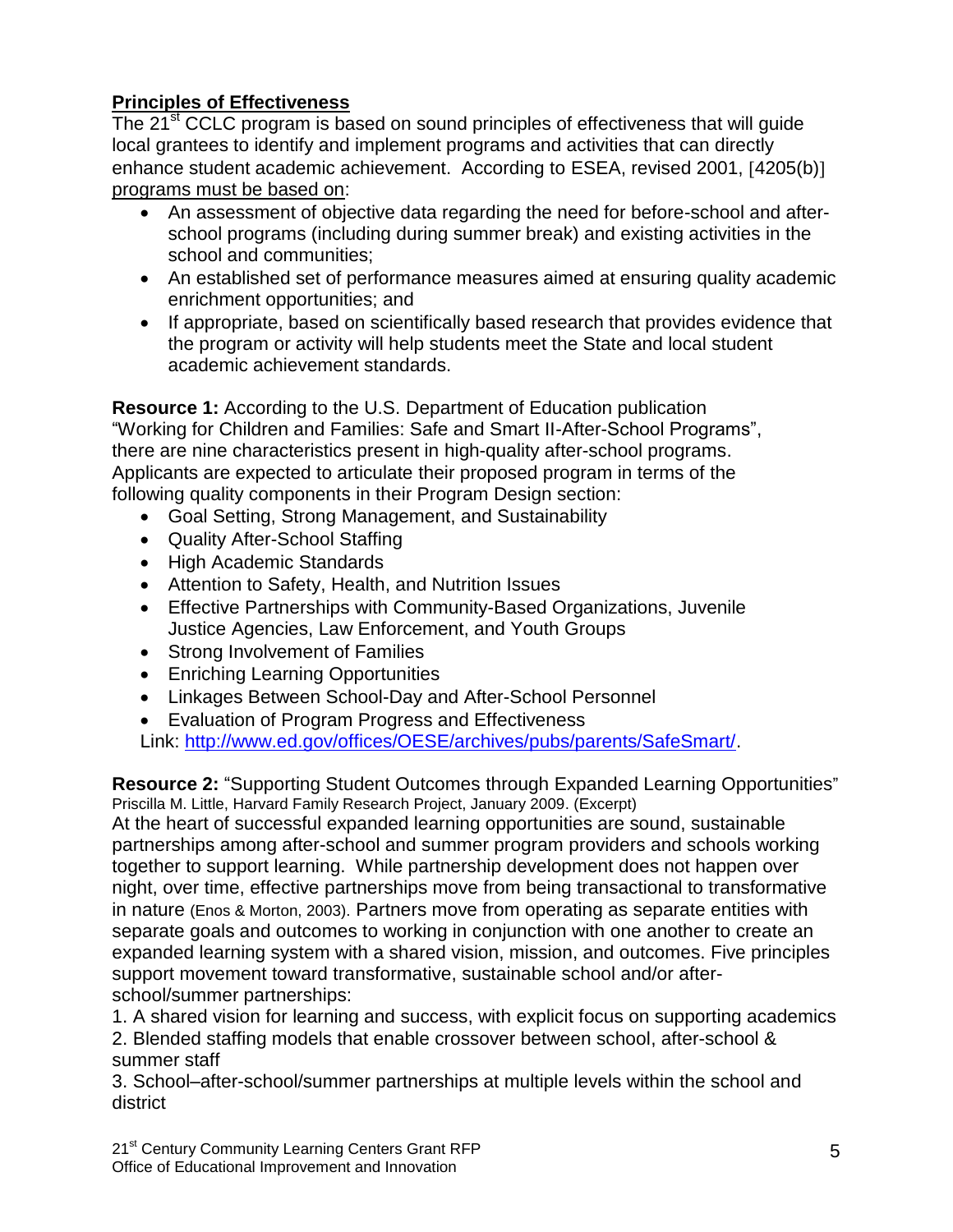4. Regular and reciprocal collection and sharing of information about student progress 5. Intentional and explicit contrast between school and after-school environments Link: [http://www.hfrp.org/out-of-school-time/publications-resources/supporting-student](http://www.hfrp.org/out-of-school-time/publications-resources/supporting-student-outcomes-through-expanded-learning-opportunities)[outcomes-through-expanded-learning-opportunities](http://www.hfrp.org/out-of-school-time/publications-resources/supporting-student-outcomes-through-expanded-learning-opportunities)

#### **Hours and Days of Operation**

Each proposed site must be open for student activities and services a minimum of four days per week and for **at least 12 hours per week**. (Services to adult family members do not contribute to the 12 hour minimum.) 21<sup>st</sup> CCLC Student Services must be designed so most of enrolled students are able to participate. Every student in the program must be afforded 12 full hours of programming (e.g. applicants cannot serve different groups on alternating days, because individuals would only receive half the required programming).

#### **Program Hours of Operation**

- Before-School: Programs operating a before-school component during the academic year must operate for at least one hour per day, at least four days per week and conclude before the school day begins. Program scheduling and days of operation must coincide with the regular school-year.
- After-School: After-school programs are required to operate at least three hours per day, at least four days per week, during the academic school year. Afterschool programs must commence when the school day officially ends. Program scheduling and days of operation must coincide with the regular school-year.
- Summer School: If offered, summer programs are required to operate for at least four hours per day, five days per week for a minimum of four weeks. **Note**: 21<sup>st</sup> CCLC funds may not be used to support summer-only programs.
- Weekend & Non-School Weekdays: Programs that propose to operate on weekends and/or other non-school days are required to operate a minimum of four hours per day. **Note**: Although Saturday may be used as one of the four required days of operation, 21<sup>st</sup> CCLC funds may not be used to support Saturday-only programs.

**NOTE:** The requirements listed above must be applied to each program site for those operating multiple sites.

#### **Eligible Applicants and Eligibility Criteria**

#### **Eligible Applicants**

The 21<sup>st</sup> CCLC Program is a competitive grant program open to many entities, but is limited to those serving students up to and including  $12<sup>th</sup>$  grade who primarily attend schools that serve a high percentage of students from low income families. The applicant entity may submit only one application. Eligible agencies and organizations include, but are not limited to:

- School districts
- **Educational Service Districts** (ESDs)
- Educational consortia
- Non-profit agencies
- Collaborations among school districts
- Institutions of higher education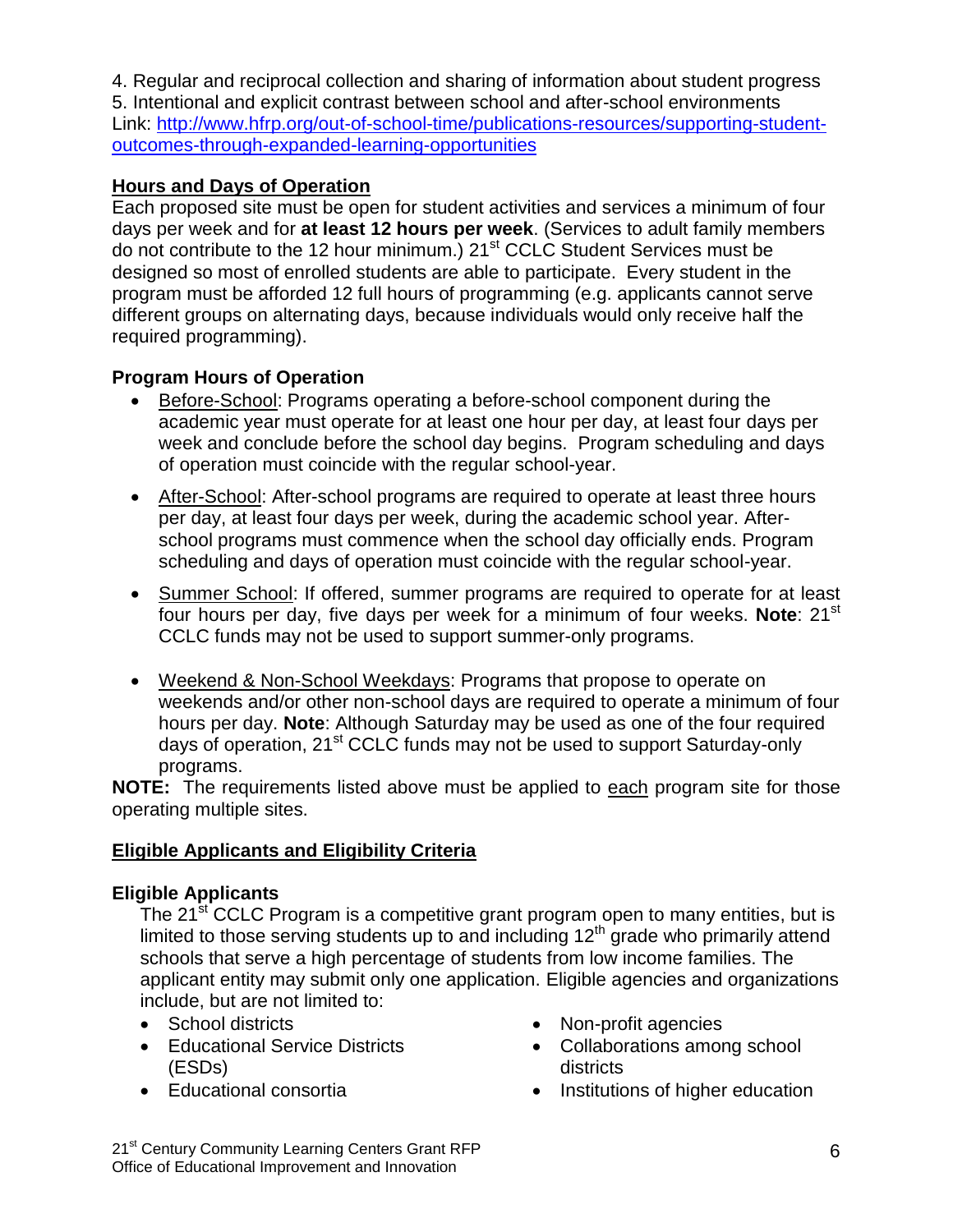• City or county government agencies

- For-profit corporations
- Charter schools

 Faith-based & community organizations

#### **Absolute Priority**

The ODE only awards grants to applicants that will primarily serve students who attend schools with a high concentration of low income students and families. For the purpose of this application, high concentration of low income students and families is defined as a poverty percentage (i.e., the percentage of students eligible for free or reduced price meals) of 50% or greater as determined by school enrollment or the participating attendance area.

#### **Eligibility Criteria**

*Each school served by 21st CCLC must have equal to or greater than 50% of attending students eligible for free/reduced price meals.* The authorized source for ODE 2012-13 data for Students Eligible for Free or Reduced Lunch, by County, District and School is: [http://www.ode.state.or.us/wma/nutrition/cacfp/over-50-revised.pdf.](http://www.ode.state.or.us/wma/nutrition/cacfp/over-50-revised.pdf)

**Another source for percentage of poverty of students:** Applicants can use the numbers submitted in their most recent Continuous Improvement Plan (CIP) Budget Narrative Title IA targeting page for each school proposed in their 21<sup>st</sup> CCLC grant application.

#### **New & Prior Applicants may apply**:

1. Agencies/local education agencies (LEAs) that have never before or have previously but are no longer actively serving students through a 21<sup>st</sup> CCLC grant are eligible to compete for funding. However, prior programs should understand that they will follow the competitive process for determining new grant awards and no special consideration will be given for having received a prior grant.

#### **Current sub-grantees may apply:**

1. Current sub-grantees may apply. The grant must be ending in the year of the competition in order to apply for funds to continue the program with additional Federal dollars. Or the applicant can apply to service different schools and children that have not been previously served.

#### **Equitable Services for Eligible Private School Students, Teachers, and other Personnel**

All Applicants must commit to, complete all required consultation steps, and provide documentation to ODE along with this completed application that verifies their completion of necessary steps in accordance with equitable services for private school students, teachers and other education personnel in the Title IV-B ESEA programs. These documents are the responsibility of the applicant and will not be counted in the 20 page base application maximum. Providing services to this population is governed by the Uniform Provisions in Title IX of ESEA, sections 9501-9504. All applicants are responsible to search out private schools, document contacts and consult with them as outlined in federal rules.

<http://www.ode.state.or.us/search/page/?id=3345> and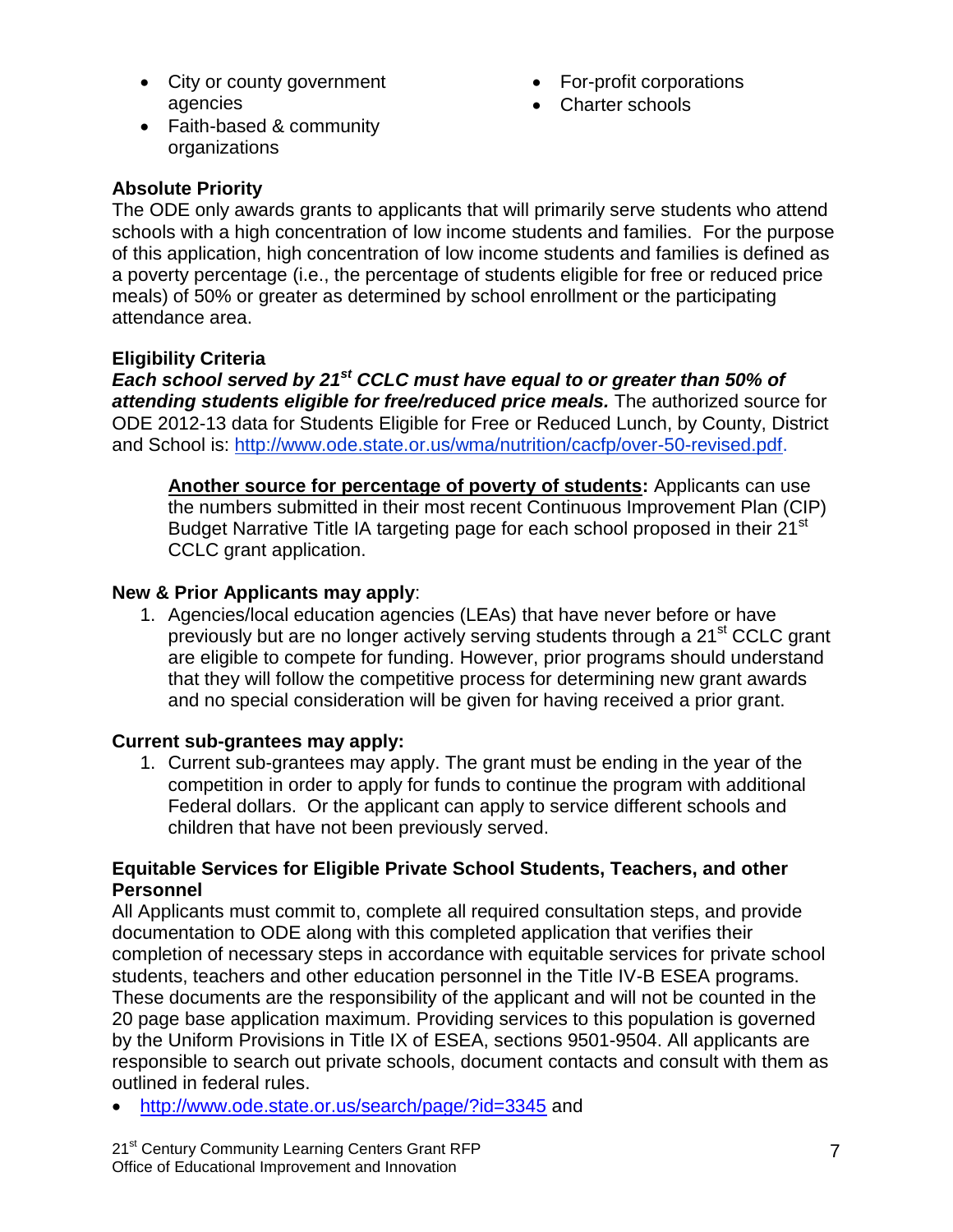<http://www.ode.state.or.us/search/page/?=3352>

- [http://www.ode.state.or.us/opportunities/grants/nclb/title\\_iv/b\\_comlearning/title-iv-b](http://www.ode.state.or.us/opportunities/grants/nclb/title_iv/b_comlearning/title-iv-b-equitable-services-for-private-school-students----21st-cclc-program-(7-16-12).ppt)[equitable-services-for-private-school-students----21st-cclc-program-\(7-16-12\).ppt](http://www.ode.state.or.us/opportunities/grants/nclb/title_iv/b_comlearning/title-iv-b-equitable-services-for-private-school-students----21st-cclc-program-(7-16-12).ppt)
	- **Private School Search Resource:** <http://nces.ed.gov/surveys/pss/privateschoolsearch/>

#### **Selection of Grant Awards**

The 21<sup>st</sup> CCLC Grant is highly competitive. ODE will review applications with teams of qualified reviewers knowledgeable in and experienced with quality practices related to achieving student outcomes in after-school programs. Readers are required to remove themselves from the evaluation of any application that may present any conflict of interest.

#### **Geographic Diversity**

To the extent practicable, ODE will distribute funds equitably among Oregon geographic areas, including urban, suburban and rural communities.

This is pursuant to ESEA Title IV Part B **-** SECTION 4204 (f) GEOGRAPHIC DIVERSITY- To the extent practicable, a State educational agency shall distribute funds under this part equitably among geographic areas within the State, including urban and rural communities.

**This grant competition is highly competitive.** Applicants should ensure that all guidelines and requirements are met before submitting applications. Applications not meeting all requirements by the deadline will not be considered for funding. Please note that ODE staff will not grant permission to applicants to change the criteria established in the application. This includes extending the date and time that applications are due.

#### **Grant Monitoring**

ODE will monitor grants by reviewing and approving budget worksheets prior to each phase and may request additional information from each grantee, verify information with the authorizing entity, require the submission of invoices and receipts, or use any other appropriate and legal means to obtain such verification. ODE will also conduct site visits and desk audits of grantees during the grant project period. Prior to these monitoring visits, the grantee can expect to be required to submit additional relevant information that will allow ODE to conduct a useful, efficient, and effective visit. All grantee information in submitted reports is subject to verification.

#### **Required Management Trainings**

All 21 $^{\rm st}$  CCLC award recipients are required to attend annual trainings provided by ODE:

- 1. An annual Grant Fiscal Management Training. This training may be held in Salem. All recipients must attend one per year.
- 2. All newly-funded 21<sup>st</sup> CCLC grantees must attend a nuts and bolts training (provided for all new program directors and coordinators). Location and date to be determined.
- 3. ODE may require additional professional development or technical assistance opportunities as needed.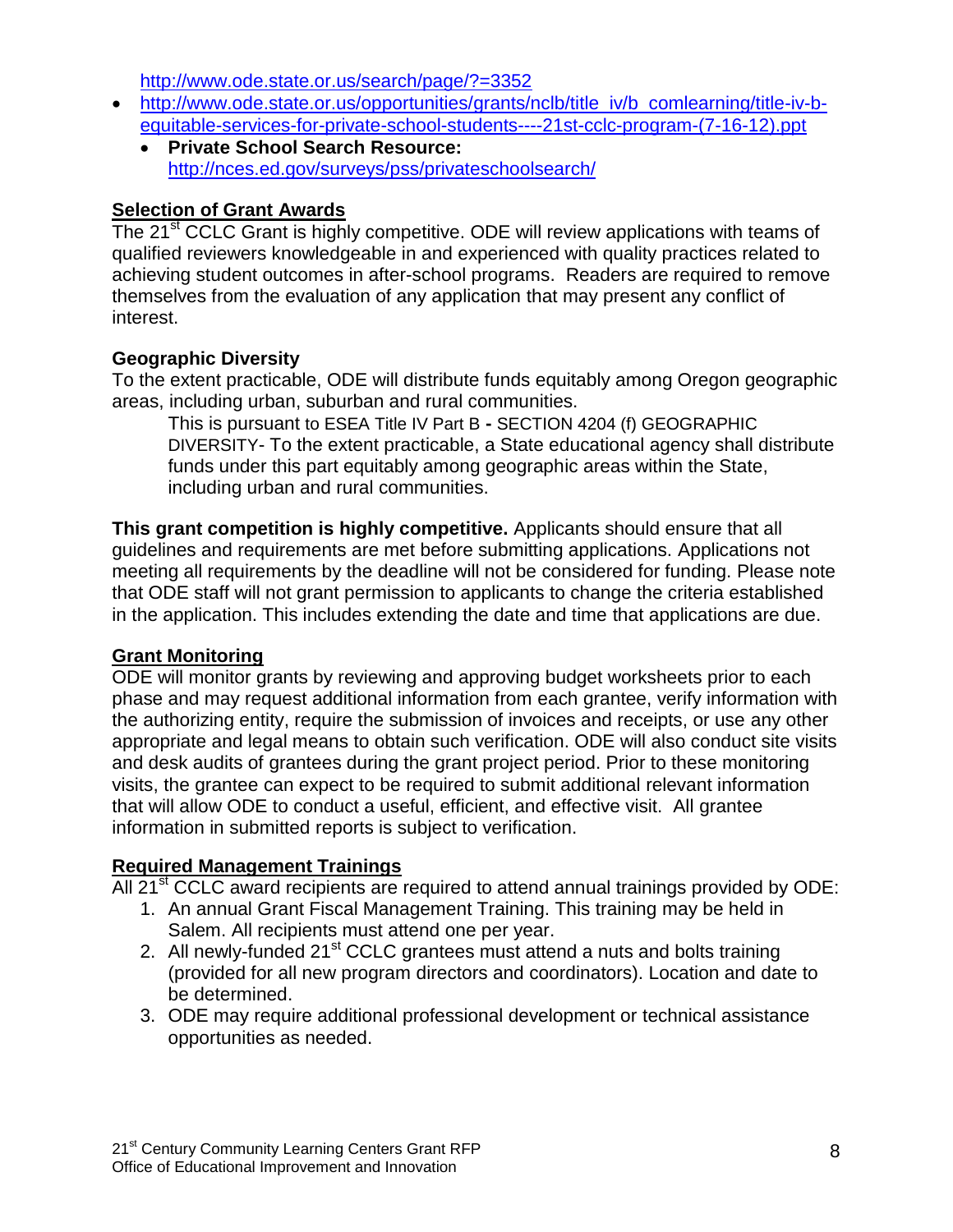#### **Grant Award Notification**

All 21<sup>st</sup> CCLC awards are subject to availability of federal funds. Submitted grant applications are subject to negotiation with the ODE, and final awards may be lower than requested. Grant awards are not final until approved by the ODE and both (a) an award letter and (b) a copy of the approved RFP are received from ODE.

#### **Application Timeline**

- 1. Completed applications must be received by 5:00 PM, June 4, 2013 in accordance with the parameters stipulated on page 10.
- 2. First grant year begins July 1, 2013 and ends September 30, 2014.
- 3. Services must begin no later than October 30, 2013. Exception may be made only in the event of a mutual and signed agreement between grantee and ODE.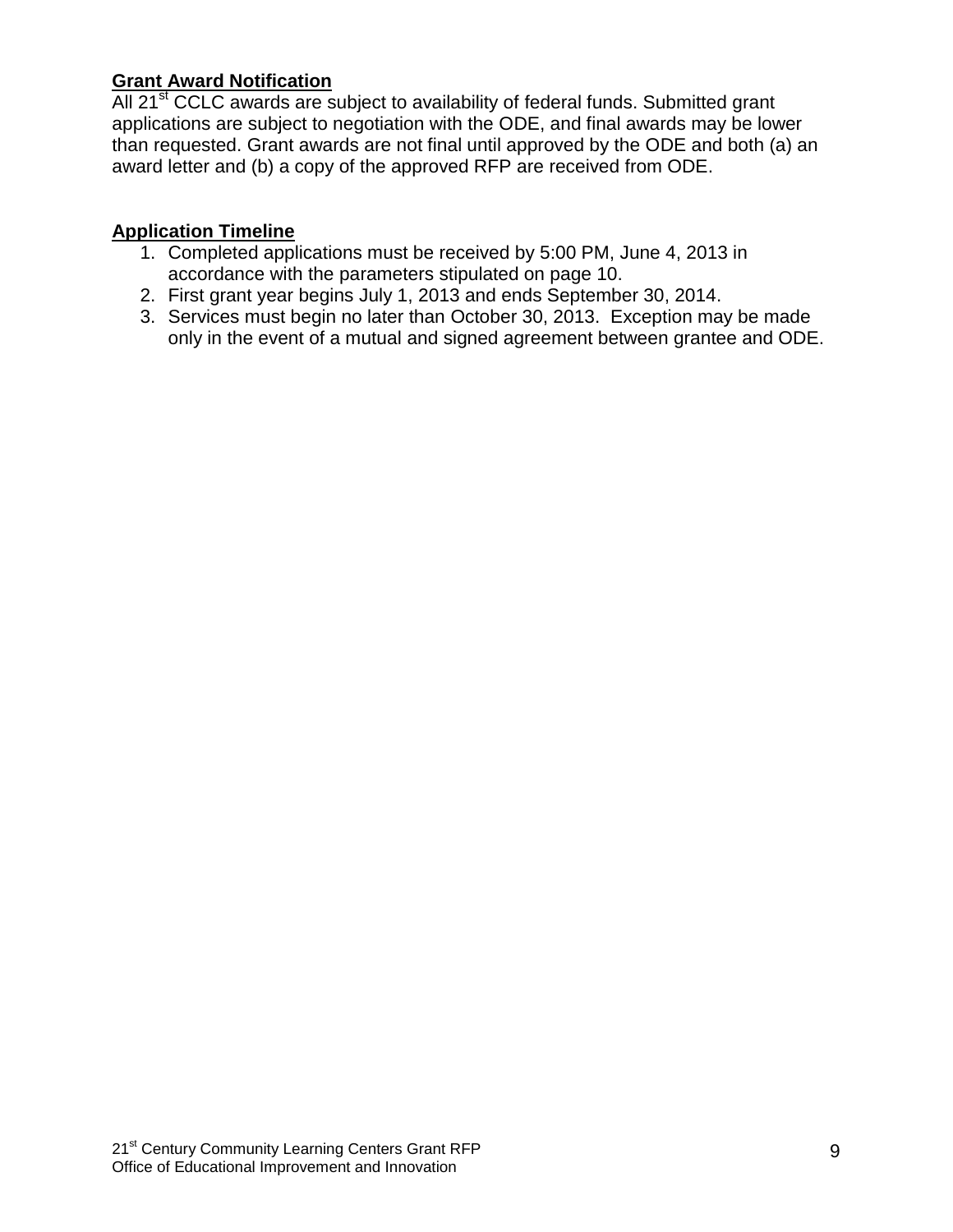#### **Request for Proposal Checklist**

The application MUST include ALL the required components and forms in the order listed below. Applications missing any required components and/or forms may not be reviewed.

Application Cover Page – Attachment A

Program Summary and Priority – Attachment B

Applicant and Partner Commitment Form – Attachment C

Assurances Form – Attachment D

Budget Program Spending Form – Attachment E

Program Design and Implementation – Attachment F

Weekly Schedule – Attachment G

Competitive Priority Opportunities – Attachment H

(Attachments A, B, C, D, E, F, G and H do not count as part of the 20 page maximum)

GRANT NARRATIVE

- Project Abstract
- Project Need

Project Design and Implementation

Evaluation Plan

Support for Strategic Priorities

Dissemination Plan

Sustainability Plan

Partnership and Collaboration Plan

Budget Rationale

**Required format:** The applicants must follow the required format in order to assure a consistent application of evaluation criteria. Grant applications not following this format may not be scored. Please use this as a checklist before submitting your application:

**20 page maximum** (not including attachments or priority pages) double spaced

All pages must be standard letter size, 8  $\frac{1}{2}$  X 11"

12 point Arial font

p

 $\lceil$  1 inch on all margins (top, bottom and sides)

Document footer with the name of the school and page numbers on each page

Tables may be included using double space. **Exception:** The table for Program Design and Implementation (pg. 18) may use single space.

**Send one electronic MS Word copy to Donna Newbeck at**  [donna.newbeck@state.or.us](mailto:donna.newbeck@state.or.us)

### **FAX signed Attachments A-D to (503) 378-5156 Attn: Donna Newbeck**

**Applications must be received by ODE no later than 5:00 PM June 4, 2013**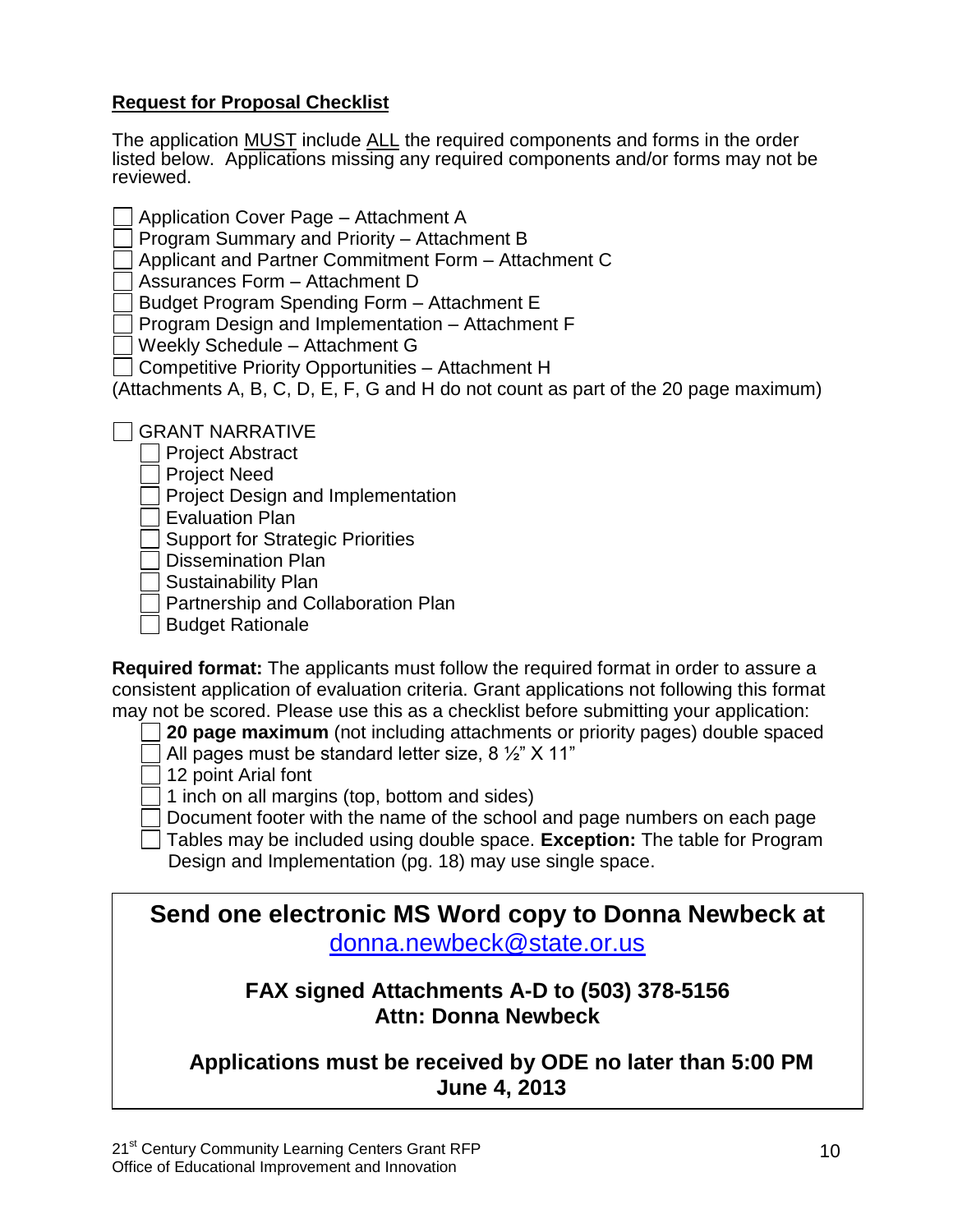

| Applicant Agency (name of fiscal agent): |      |                          |      |  |  |  |
|------------------------------------------|------|--------------------------|------|--|--|--|
|                                          |      |                          |      |  |  |  |
| County:                                  |      |                          |      |  |  |  |
| Director of Agency:                      |      | <b>Project Director:</b> |      |  |  |  |
| Agency Name:                             |      | School Name:             |      |  |  |  |
| Address:                                 |      | Address:                 |      |  |  |  |
| City:                                    | Zip: | City:                    | Zip: |  |  |  |
| Phone:<br>Fax:                           |      | Phone:                   | Fax: |  |  |  |
| Email:                                   |      | Email:                   |      |  |  |  |
| June / July Email:                       |      | June / July Email:       |      |  |  |  |

## **Please mark all that apply. Applicant Categories**<br>□ Elementary **Applicant** Dew Applicant

- Elementary New Applicant **Current Grantee**
- □ High School Prior Grantee

**Annual Amount Requested: \$\_\_\_\_\_\_\_\_\_\_\_\_\_\_\_\_\_\_\_\_\_\_\_\_**

I HEREBY CERTIFY that, to the best of my knowledge, the information contained in this application is correct, the agency or agencies named in the Applicant and Partner Commitment Form-Attachment C have authorized me, as their representative, to file this application. I understand that if the application does not meet the specifications on page 10 it will not be read and scored.

\_\_\_\_\_\_\_\_\_\_\_\_\_\_\_\_\_\_\_\_\_\_\_\_\_\_\_\_\_\_\_\_\_\_\_\_\_\_\_\_ \_\_\_\_\_\_\_\_\_\_\_\_\_\_\_\_\_\_\_\_\_\_\_\_\_\_\_\_\_\_\_\_\_\_\_\_\_\_\_\_\_

**Authorizer (Please print name) Authorizer Signature**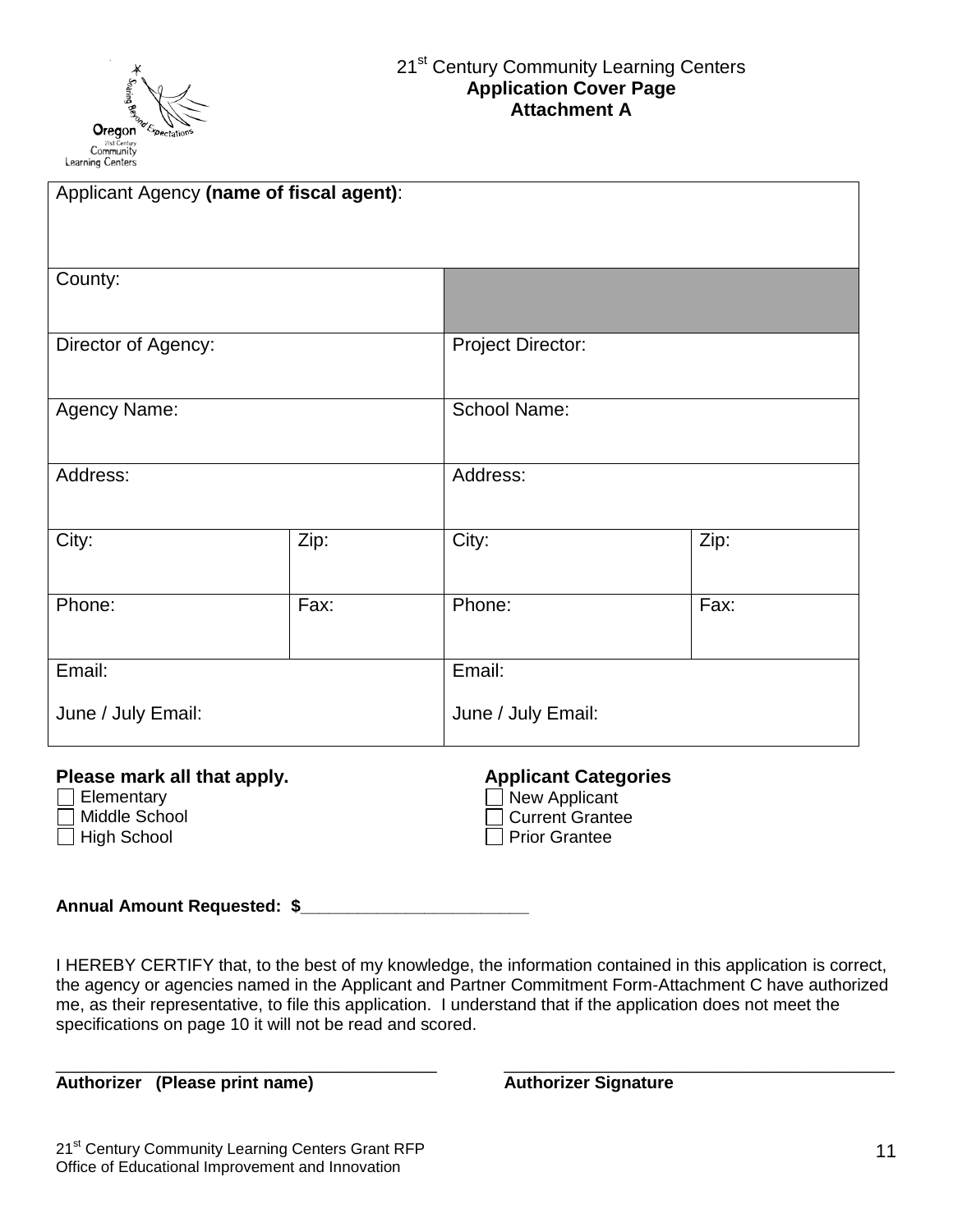

#### 21<sup>st</sup> Century Community Learning Centers **Program Summary and Priority Attachment B**

| <b>Applicant Name:</b> | <b>Project Director:</b> |
|------------------------|--------------------------|
| Organization:          | Phone:                   |
| Address:               | Fax:                     |
|                        | E-Mail:                  |

| Name of each School<br>and School District<br>to be served by 21 <sup>st</sup><br><b>CCLC</b> | <b>Total</b><br><b>School</b><br><b>Enrollment</b><br>(Total<br>enrollment of<br>grades<br>served) | %<br>Free or<br><b>Reduced</b><br>Lunch or<br>other<br>poverty<br>indicator | $\%$<br>Limited<br><b>English</b><br><b>Proficient</b><br><b>Students</b> | <b>Estimated</b><br># of students<br>to be served<br>by<br>21 <sup>st</sup> CCLC<br>(Unduplicated:<br>Count each<br>student only<br>once) | <b>Estimated</b><br># of adults<br>to be served<br>by<br>21 <sup>st</sup> CCLC<br>(Unduplicated:<br><b>Count each</b><br>adult only<br>once) | In Title I<br><b>Priority or</b><br><b>Focus</b><br><b>School</b><br>(Y) Yes<br>(N) No | <b>Middle or</b><br>High<br><b>School</b><br>(Y) Yes<br>$(N)$ No |
|-----------------------------------------------------------------------------------------------|----------------------------------------------------------------------------------------------------|-----------------------------------------------------------------------------|---------------------------------------------------------------------------|-------------------------------------------------------------------------------------------------------------------------------------------|----------------------------------------------------------------------------------------------------------------------------------------------|----------------------------------------------------------------------------------------|------------------------------------------------------------------|
| <b>School District</b>                                                                        |                                                                                                    |                                                                             |                                                                           |                                                                                                                                           |                                                                                                                                              |                                                                                        |                                                                  |
| School                                                                                        |                                                                                                    |                                                                             |                                                                           |                                                                                                                                           |                                                                                                                                              |                                                                                        |                                                                  |
| Principal's Signature                                                                         |                                                                                                    |                                                                             |                                                                           |                                                                                                                                           |                                                                                                                                              |                                                                                        |                                                                  |
| <b>School District</b>                                                                        |                                                                                                    |                                                                             |                                                                           |                                                                                                                                           |                                                                                                                                              |                                                                                        |                                                                  |
| School                                                                                        |                                                                                                    |                                                                             |                                                                           |                                                                                                                                           |                                                                                                                                              |                                                                                        |                                                                  |
| Principal's Signature                                                                         |                                                                                                    |                                                                             |                                                                           |                                                                                                                                           |                                                                                                                                              |                                                                                        |                                                                  |
| <b>School District</b>                                                                        |                                                                                                    |                                                                             |                                                                           |                                                                                                                                           |                                                                                                                                              |                                                                                        |                                                                  |
| School                                                                                        |                                                                                                    |                                                                             |                                                                           |                                                                                                                                           |                                                                                                                                              |                                                                                        |                                                                  |
| Principal's Signature                                                                         |                                                                                                    |                                                                             |                                                                           |                                                                                                                                           |                                                                                                                                              |                                                                                        |                                                                  |

(If more space is needed to list schools and statistics, please include another copy of this chart.)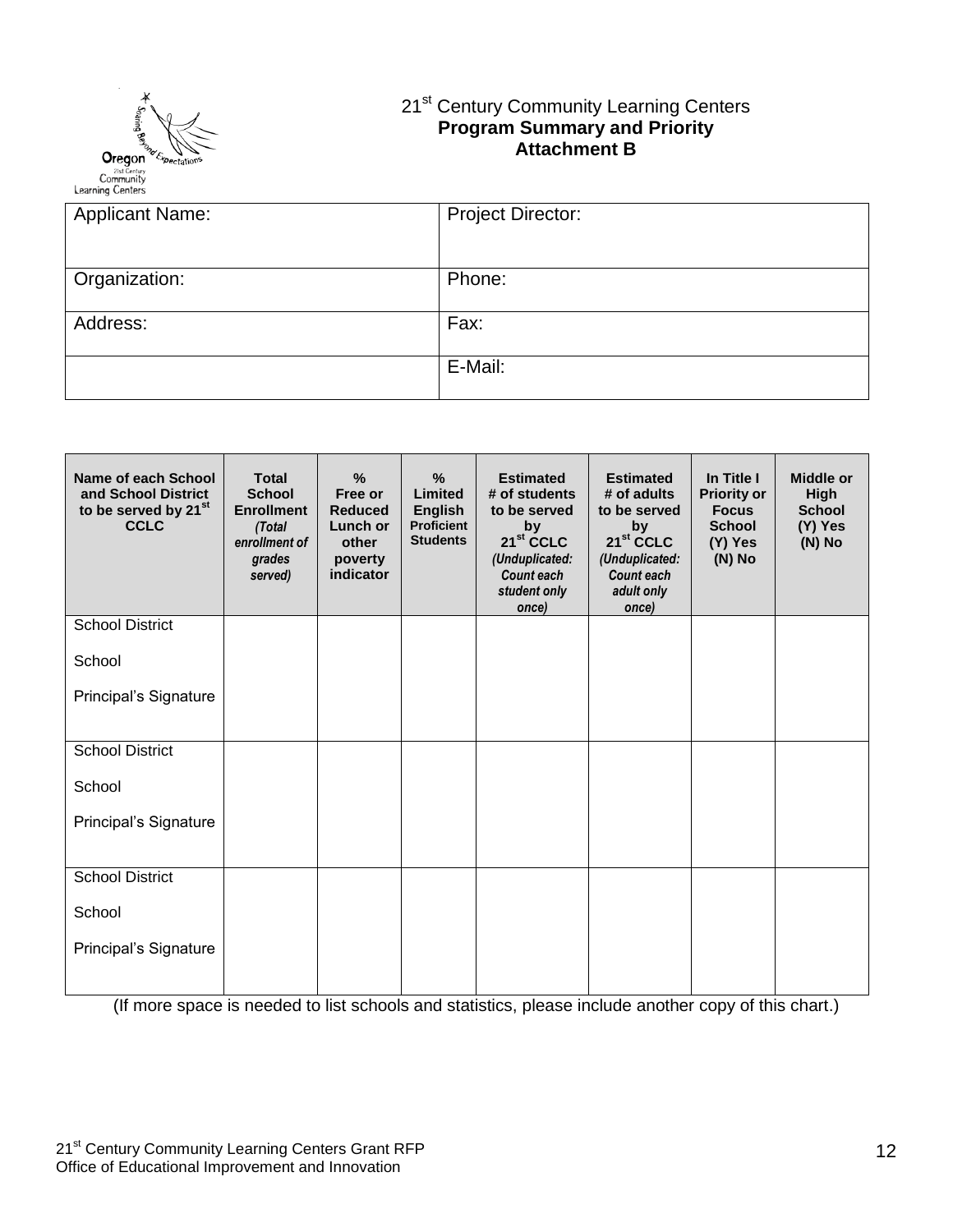

#### 21<sup>st</sup> Century Community Learning Centers **Applicant and Partner Commitment Form Attachment C**

| <b>Applicant Signature:</b>  |                                                                                                                                                                            |
|------------------------------|----------------------------------------------------------------------------------------------------------------------------------------------------------------------------|
| <b>Print Name:</b>           |                                                                                                                                                                            |
| Organization:                |                                                                                                                                                                            |
| Address:                     |                                                                                                                                                                            |
|                              |                                                                                                                                                                            |
| Phone Number:                | Fax Number:                                                                                                                                                                |
| E-Mail:                      |                                                                                                                                                                            |
|                              | All Partners in the 21 <sup>st</sup> CCLC need to be listed here.<br>Indicate if the commitment the partner is providing is (1) on a contract or is (2) an in-kind service |
| Partner Signature:           | <b>Description of Commitment:</b>                                                                                                                                          |
| <b>Print Name:</b>           |                                                                                                                                                                            |
| Organization:                |                                                                                                                                                                            |
| Address:                     |                                                                                                                                                                            |
|                              |                                                                                                                                                                            |
| Phone Number:<br>Fax Number: |                                                                                                                                                                            |
| $E$ -Mail:                   |                                                                                                                                                                            |
| Partner Signature:           | Description of Commitment:                                                                                                                                                 |
| <b>Print Name:</b>           |                                                                                                                                                                            |
| Organization:                |                                                                                                                                                                            |
| Address:                     |                                                                                                                                                                            |
|                              |                                                                                                                                                                            |
| Phone Number:<br>Fax Number: |                                                                                                                                                                            |
| E-Mail:                      |                                                                                                                                                                            |
|                              |                                                                                                                                                                            |

(If more space is needed to list partners, please include additional copies of this chart.)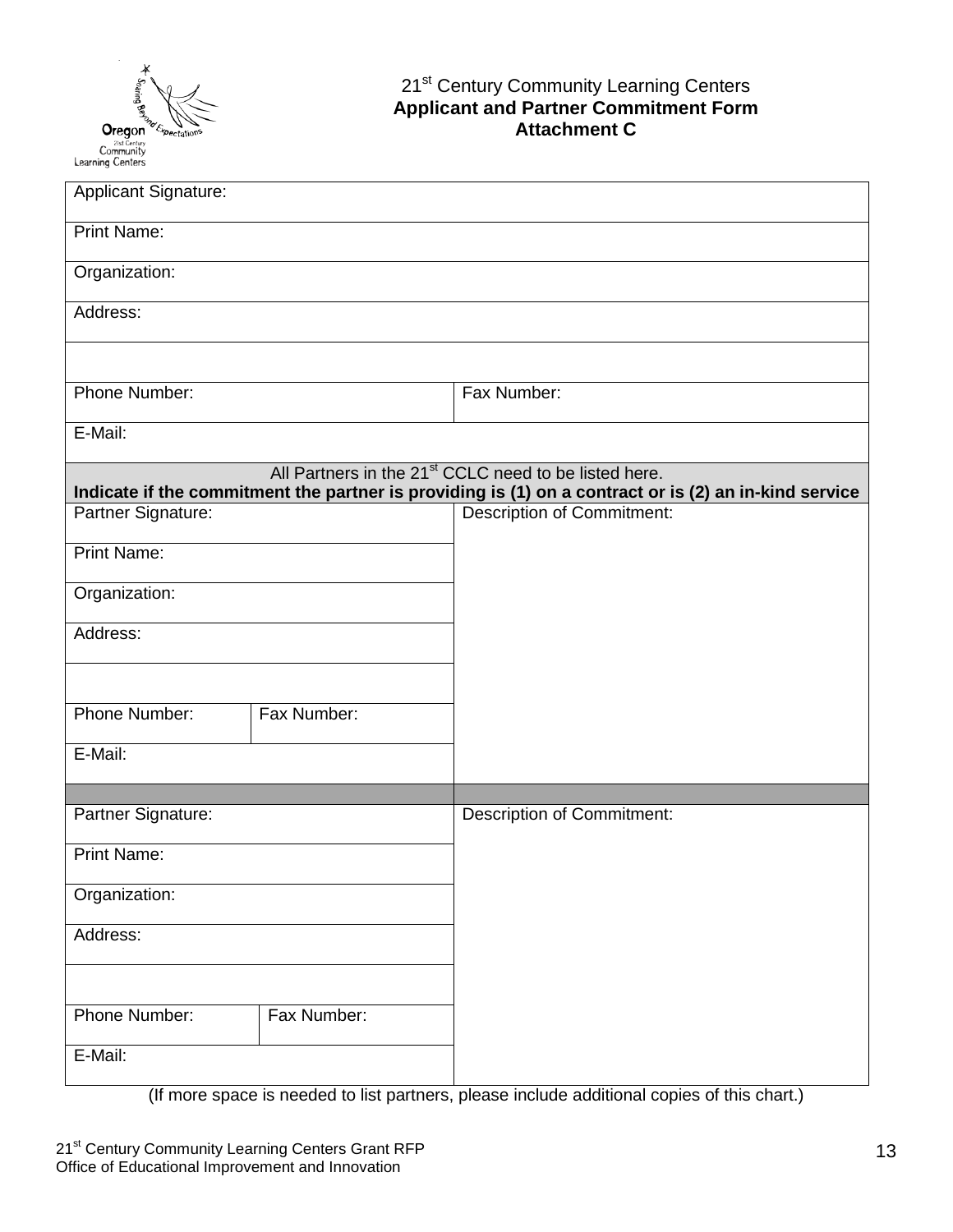

#### 21<sup>st</sup> Century Community Learning Centers **Assurances Form Attachment D**

The applicant assures and certifies compliance with all regulations, policies, guidelines and requirements as they relate to the acceptance and use of federal funds for this federally funded program. Also, the applicant assures that:

- 1. The program will take place in a safe and easily accessible facility.
- 2. The proposed program was developed and will be carried out in active collaboration with the schools the students attend.
- 3. The program will primarily target students who attend schools eligible for school wide programs under Section 1114 and the families of such students [\(http://www2.ed.gov/policy/elsec/leg/esea02/pg2.html\)](http://www2.ed.gov/policy/elsec/leg/esea02/pg2.html).
- 4. The funds under this part will be used to increase the level of state, local and other nonfederal funds that would, in the absence of funds under this part, be made available for programs and activities authorized under this part, and in no case supplant federal, state, local or non-federal funds.
- 5. The applicant has sought out public comment on the 21<sup>st</sup> CCLC grant proposal before submission, especially from those parents whose children are being served by the program, and has considered such comments in the development of the application.
- 6. The applicant agrees to fully comply with and document their compliance with *Equitable Services for Private School (PS)* participation in accordance with federal rules and guidelines provided in this application.
- 7. The application and any other waiver request will be available for public review.
- 8. The project will be carried out as proposed in the application.
- 9. The results of periodic evaluation of the program will be made available to the public upon request, with public notice of such availability provided.
- 10. The project director will attend all required meetings by the ODE and the U.S. Department of Education.
- 11. The required information and reports will be submitted as requested by ODE.
- 12. Any proposed amendments to the approved program or budget must be submitted in writing to ODE.
- 13. The applicant has read and agrees to the 21<sup>st</sup> CCLC Reporting Requirements for Funded Grants.
- 14. The following applies to  $21<sup>st</sup>$  CCLC: The applicant must have on file documented compliance in policy and capability to implement in practice the criminal records check of employees, contractors, volunteers and applicants for employment. Link: ORS 326.603 & 607 [http://www.oregonlaws.org/ors/326.603;](http://www.oregonlaws.org/ors/326.603) [http://www.oregonlaws.org/ors/326.607.](http://www.oregonlaws.org/ors/326.607)

| Print or type<br>Name and the state of the state of the state of the state of the state of the state of the state of the state of the state of the state of the state of the state of the state of the state of the state of the state of the s |
|-------------------------------------------------------------------------------------------------------------------------------------------------------------------------------------------------------------------------------------------------|
|                                                                                                                                                                                                                                                 |
| Date Signed                                                                                                                                                                                                                                     |

21<sup>st</sup> Century Community Learning Centers Grant RFP Office of Educational Improvement and Innovation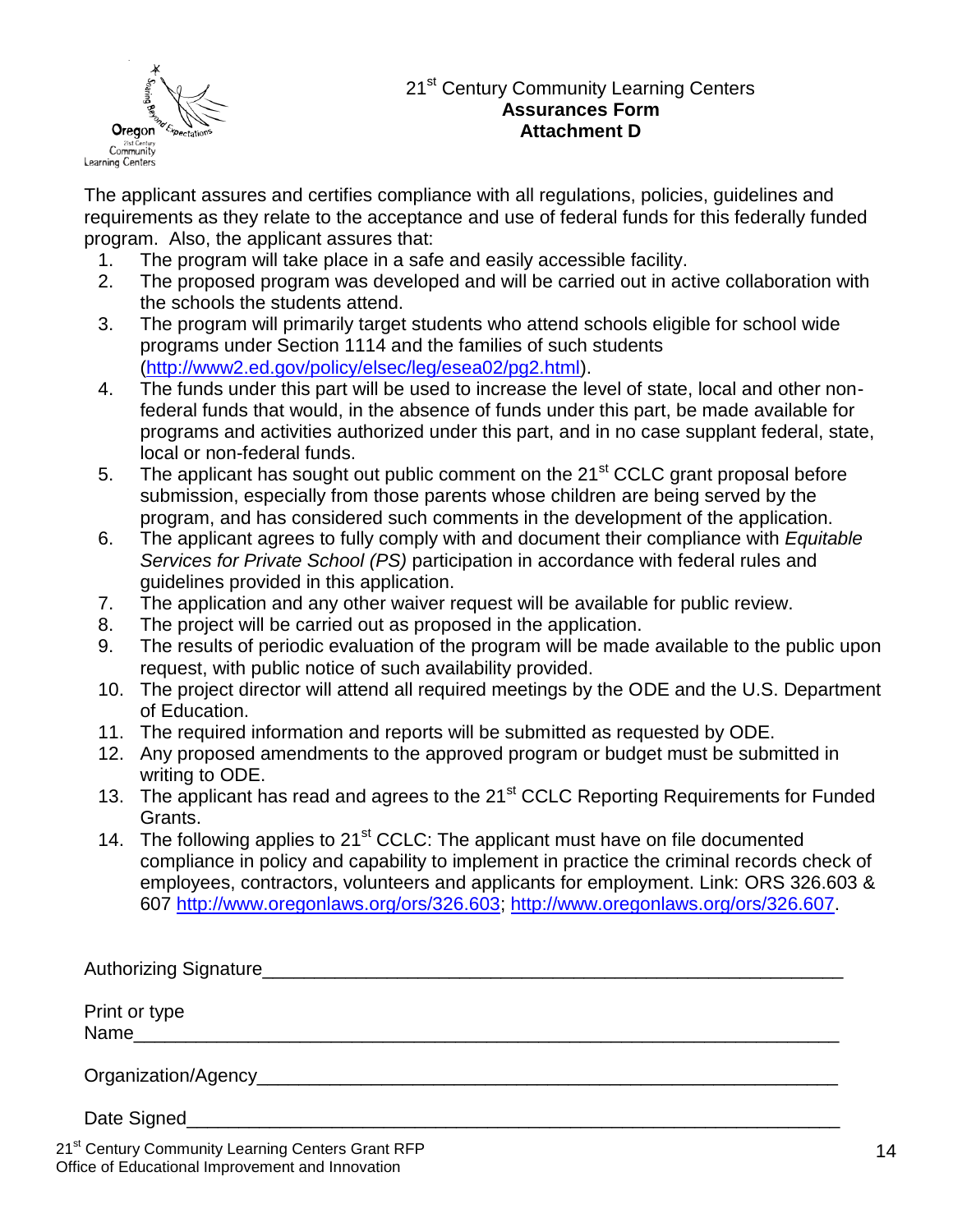### **BUDGET PROGRAM SPENDING FORM**

**Attachment E**

**Fiscal Agent Name: \_\_\_\_\_\_\_\_\_\_\_\_\_\_\_\_\_\_\_\_\_\_\_\_\_\_\_\_\_ Date: \_\_\_\_\_\_\_\_\_\_\_\_\_\_\_\_\_\_\_\_**

**Program: Title IV-B 21st Century Community Learning Centers** 

| <b>Original Allocation:</b> |                      |          |                    |                      |                      |                 |                  |                  |                 |
|-----------------------------|----------------------|----------|--------------------|----------------------|----------------------|-----------------|------------------|------------------|-----------------|
|                             | <b>Instructional</b> | Guidance | <b>Educational</b> | <b>Instructional</b> | <b>Other Student</b> | Planning,       | <b>Community</b> | <b>Community</b> |                 |
|                             | <b>Activities</b>    |          | <b>Media</b>       | <b>Staff</b>         | Transporation        | Eval. & State   | <b>Services</b>  | <b>Services</b>  |                 |
|                             |                      |          | <b>Services</b>    | Development          |                      | <b>Services</b> |                  |                  |                 |
|                             |                      |          |                    |                      |                      |                 |                  |                  |                 |
|                             | 1270                 | 2120     | 2220               | 2240                 | 2550                 | 2620            | 3300             | 3390             |                 |
|                             |                      |          |                    |                      |                      |                 |                  | (Parental/Family |                 |
|                             |                      |          |                    |                      |                      |                 |                  | Involvement)     | <b>Total by</b> |
| <b>Object Description</b>   |                      |          |                    |                      |                      |                 |                  |                  | <b>Object</b>   |
| Licensed                    |                      |          |                    |                      |                      |                 |                  |                  |                 |
| 111 Salaries                |                      |          |                    |                      |                      |                 |                  |                  | \$0             |
| <b>Classified</b>           |                      |          |                    |                      |                      |                 |                  |                  |                 |
| <b>112 Salaries</b>         |                      |          |                    |                      |                      |                 |                  |                  | \$0             |
| <b>Additional</b>           |                      |          |                    |                      |                      |                 |                  |                  |                 |
| <b>130 Salaries</b>         |                      |          |                    |                      |                      |                 |                  |                  | \$0             |
| 2XX Benefits                |                      |          |                    |                      |                      |                 |                  |                  | \$0             |
| <b>Purchased</b>            |                      |          |                    |                      |                      |                 |                  |                  |                 |
| 300 Services                |                      |          |                    |                      |                      |                 |                  |                  | \$0             |
| <b>Student</b>              |                      |          |                    |                      |                      |                 |                  |                  |                 |
| Transportation              |                      |          |                    |                      |                      |                 |                  |                  |                 |
| <b>33X Services</b>         |                      |          |                    |                      |                      |                 |                  |                  | \$0             |
| <b>34X Travel</b>           |                      |          |                    |                      |                      |                 |                  |                  | \$0             |
| <b>35X Communication</b>    |                      |          |                    |                      |                      |                 |                  |                  | \$0             |
| <b>Supplies &amp;</b>       |                      |          |                    |                      |                      |                 |                  |                  |                 |
| <b>4XX Materials</b>        |                      |          |                    |                      |                      |                 |                  |                  | \$0             |
| <b>Indirect Costs @</b>     |                      |          |                    |                      |                      |                 |                  |                  |                 |
| $\%$<br>690                 |                      |          |                    |                      |                      |                 |                  |                  | \$0             |
| <b>Total by</b>             |                      |          |                    |                      |                      |                 |                  |                  |                 |
| <b>Function</b>             | \$0                  | \$0      | \$0                | \$0                  | \$0                  | \$0             | \$0              | \$0              | \$0             |
|                             |                      |          |                    |                      |                      |                 |                  |                  |                 |
|                             |                      |          |                    |                      |                      |                 |                  |                  |                 |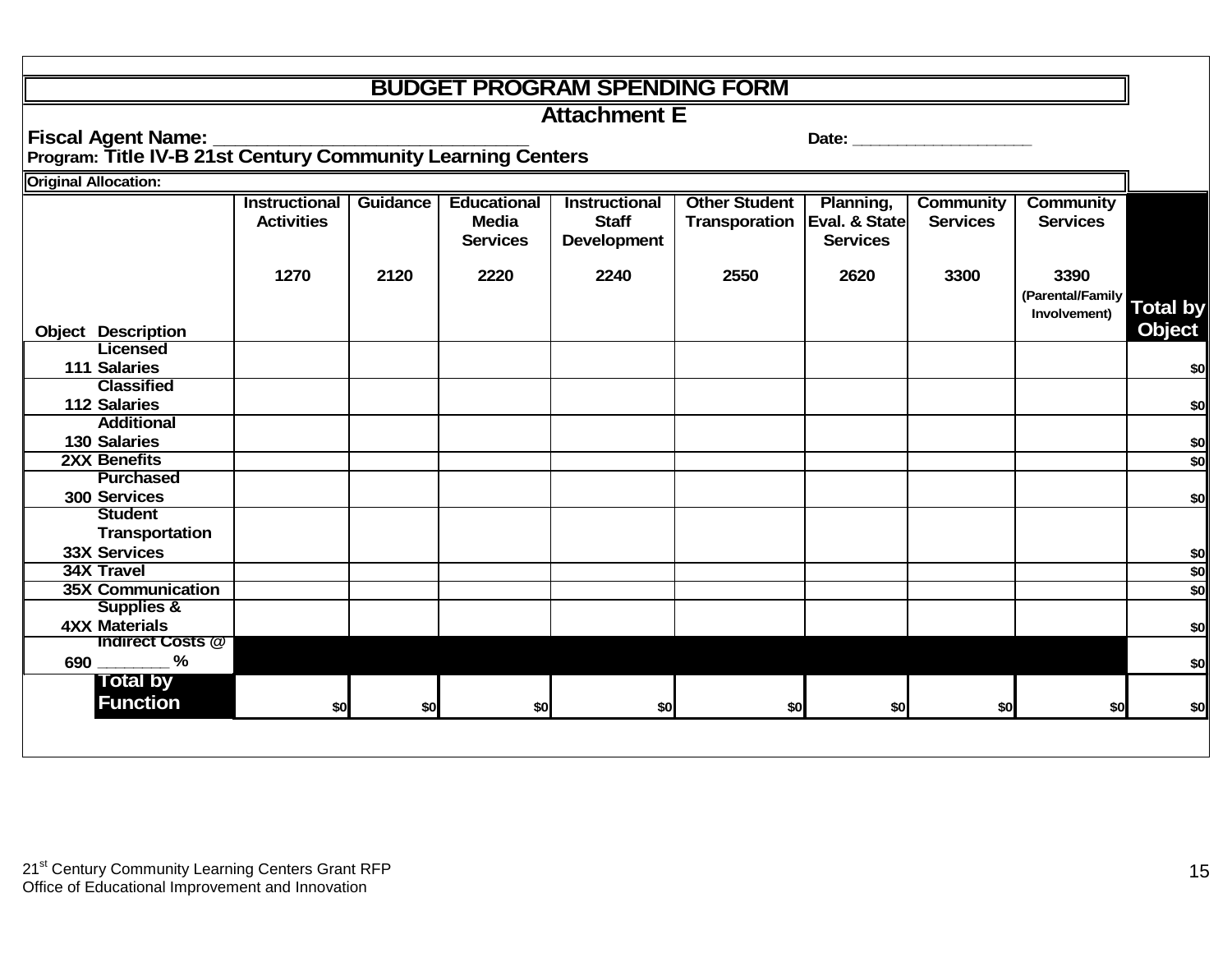#### 21<sup>st</sup> Century Community Learning Centers **Narrative Requirements**

#### **Narrative Components** */* **Scoring Criteria**

 Grant application scoring is a **100 point scale**, with a minimum score of 70 points required for applications to be considered for funding and for priority point eligibility (Attachment H).

**Priority Points** are applied if (a) application receives 70 points minimum and (b) applicant is eligible.

 The instructions follow each narrative component. The Scoring Criteria are focal points used by proposal reviewers when scoring each component.

#### **1. PROJECT ABSTRACT OR SUMMARY 5 Points**

Provide a brief summary of the project. The abstract should not exceed one page, except for Current Grantee applicants. Opportunities to describe these items fully are provided in subsequent sections.

#### **Scoring Criteria for Narrative 1**

**New Applicants:** The abstract is brief and describes the students' needs, including the participants to be served, the activities proposed, the intended outcomes, and key people that will be involved with the project.

**Current Grantee Applicants:** If this application is submitted by Current Applicants to continue or enhance/expand existing or former 21<sup>st</sup> CCLC programs, applicant MUST describe how funds will be used for new programming and will not replace current or past 21<sup>st</sup> CCLC funding. Current applicants will include other required elements in Narrative 1 [as specified Eligibility Criteria, p. 7], not to exceed a total of five pages.

#### **2. PROJECT NEEDS 10 Points**

#### **A. Describe the process that was used to determine the following needs:**

Risk Factors: Community risk factors and indicators that contribute to the identified problems are addressed by the proposed project.

Specific Needs: Based on the impact of risk factors and indicators, the specific needs of students and families within these communities are appropriate and thoroughly explained. Inadequacy of Current Resources: It is evident from the data presented that the current level of resources available is insufficient and has prevented the community from addressing these specific needs.

Target Population: The characteristics of the targeted student population and their families are directly linked to the expressed risk factors and needs.

#### **Scoring Criteria for Narrative 2 A**

This section clearly details the needs that will be addressed by the proposed program and should include risk factors that place the students in jeopardy of academic failure or behavioral problems. The need is based on an assessment of objective data regarding the need for before- and afterschool programs (including summer programs) and current activities in the proposed schools and communities [Title IV, Section 4205(b)].

The need for the project is strongly justified through supporting data.

In addition to the aforementioned requirements, applicants must clearly address each of the following: risk factors, impact of risk factors, specific needs, inadequacy of current resources, and target population to be served.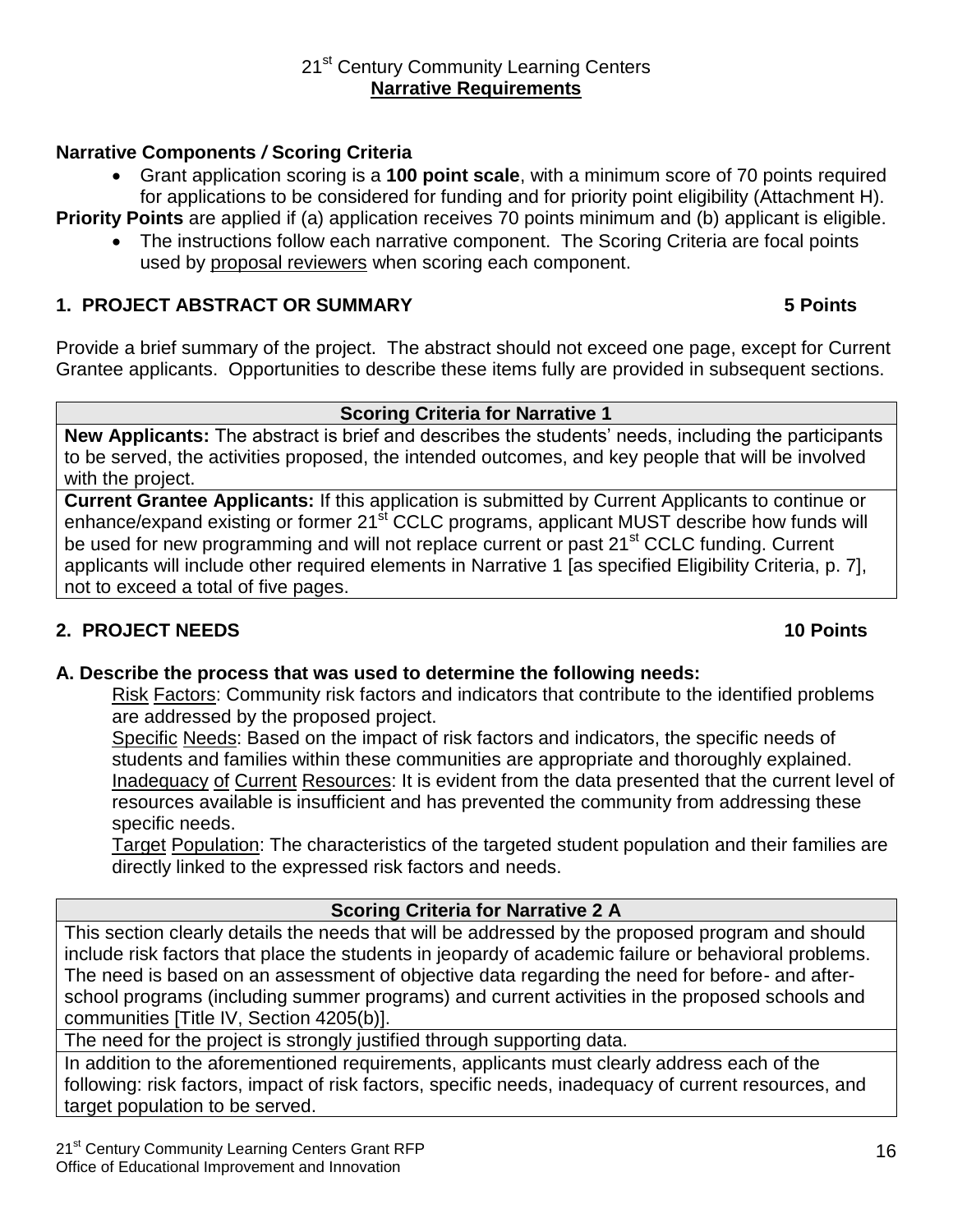#### **B. Describe the academic, enrichment, and youth development needs of students to be served, and the literacy and related education needs of targeted students' families.**

Provide a description of the community and schools to be served by citing factors that impact the educational outcomes of the identified students. This information should come from local school/community-based data and will assist in determining the program mission. This section must also address the literacy and related educational needs of families.

#### **Scoring Criteria for Narrative 2 B**

The application provides specific data that strongly supports each of the identified needs. The most current and available data is included but is not limited to, the following: poverty rates in the communities to be served; percentage and/or rapid growth of limited English proficient students; percentage of Title I students; dropout rates; and literacy rates and education levels in the community.

#### **3. PROJECT DESIGN AND IMPLEMENTATION 20 Points**

**A. Goals, Measurable Objectives, Activities and Assessment (Project Design and Implementation).**

#### **Format for table: 12- point, Arial, single spaced landscape**

| <b>Grant Purposes</b>                                                                                                                                    | <b>Program Objectives</b>                                                                                                                                                                                                                                            | 1 <sup>st</sup> Year Program Activities                                                                                                                                                                                        | *Assessment                                                                                                                    |
|----------------------------------------------------------------------------------------------------------------------------------------------------------|----------------------------------------------------------------------------------------------------------------------------------------------------------------------------------------------------------------------------------------------------------------------|--------------------------------------------------------------------------------------------------------------------------------------------------------------------------------------------------------------------------------|--------------------------------------------------------------------------------------------------------------------------------|
|                                                                                                                                                          |                                                                                                                                                                                                                                                                      | & Timeframes                                                                                                                                                                                                                   |                                                                                                                                |
| 1) ex: Academic<br>enrichment<br>2) ex: Additional<br>svcs, programs or<br>activities<br>$3)$ ex:<br>opportunities for<br>families of<br>students served | 1.1) ex: Participating<br>students will increase<br>reading comprehension.<br>1.2) ex: Participating<br>students will demonstrate<br>increased positive<br>behavior through center<br>infusing character<br>education into<br>components of the<br>center's program. | 1.a) ex: Tutoring-specific<br>reading comprehension<br>activities- daily<br>1.b) ex: Academic enrichment<br>learning programs- service<br>learning project- daily for 6<br>weeks.<br>1.c) ex: Family literacy-twice a<br>month | 1) Ex: Pre & post<br>tests in reading<br>program.<br>2) ex: Teacher<br>behavioral ratings<br>3) ex: Parent<br>pre/post surveys |

Using the format in the table provided, list the Grant Purposes, Program Objectives, Program Activities and Timeframes and Assessment for each proposed 21<sup>st</sup> CCLC level. Each level [elementary, middle and high school] should have its own table.

**Grant Purposes:** The applicant must list three Grant Purposes [refer to 21 CCLC Purpose of Grant, p. 3]. Purposes should address individual community needs articulated in two Project Needs. **Program Objectives:** Include at least two Objectives for each Purpose. Objectives must be measurable, specific and challenging.

**Activities & Timeframes:** Include at least three of the activities listed below in the Program Activities and Timeframe section of the table. (At least one per Objective).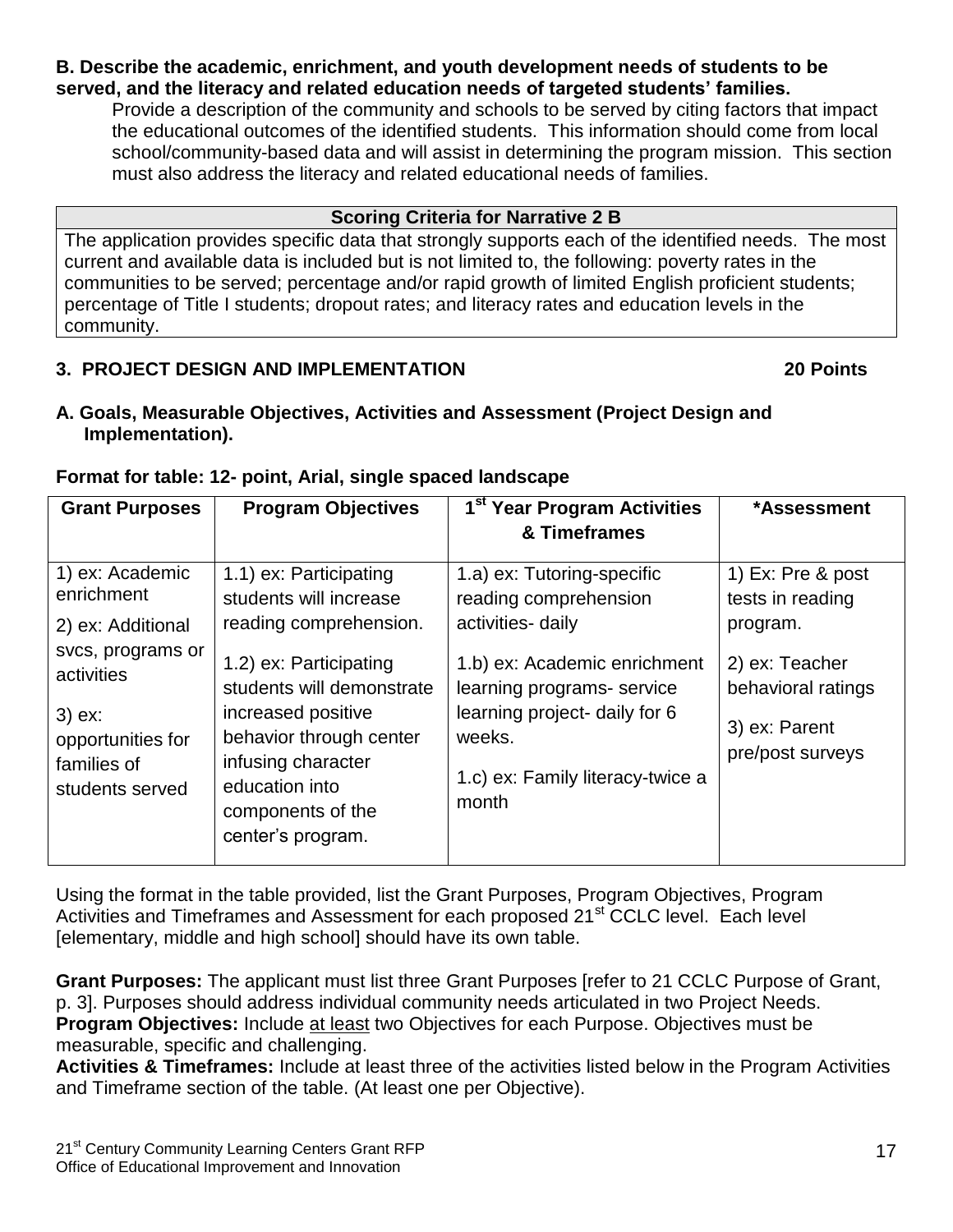### **Project Design and Implementation – Attachment F Elementary Middle High**

| <b>Grant Purposes</b> | Program Objectives | 1 <sup>st</sup> Year Program Activities &<br>Timeframes | Assessment |
|-----------------------|--------------------|---------------------------------------------------------|------------|
|                       |                    |                                                         |            |
|                       |                    |                                                         |            |
|                       |                    |                                                         |            |
|                       |                    |                                                         |            |
|                       |                    |                                                         |            |
|                       |                    |                                                         |            |
|                       |                    |                                                         |            |
|                       |                    |                                                         |            |
|                       |                    |                                                         |            |
|                       |                    |                                                         |            |
|                       |                    |                                                         |            |
|                       |                    |                                                         |            |
|                       |                    |                                                         |            |
|                       |                    |                                                         |            |
|                       |                    |                                                         |            |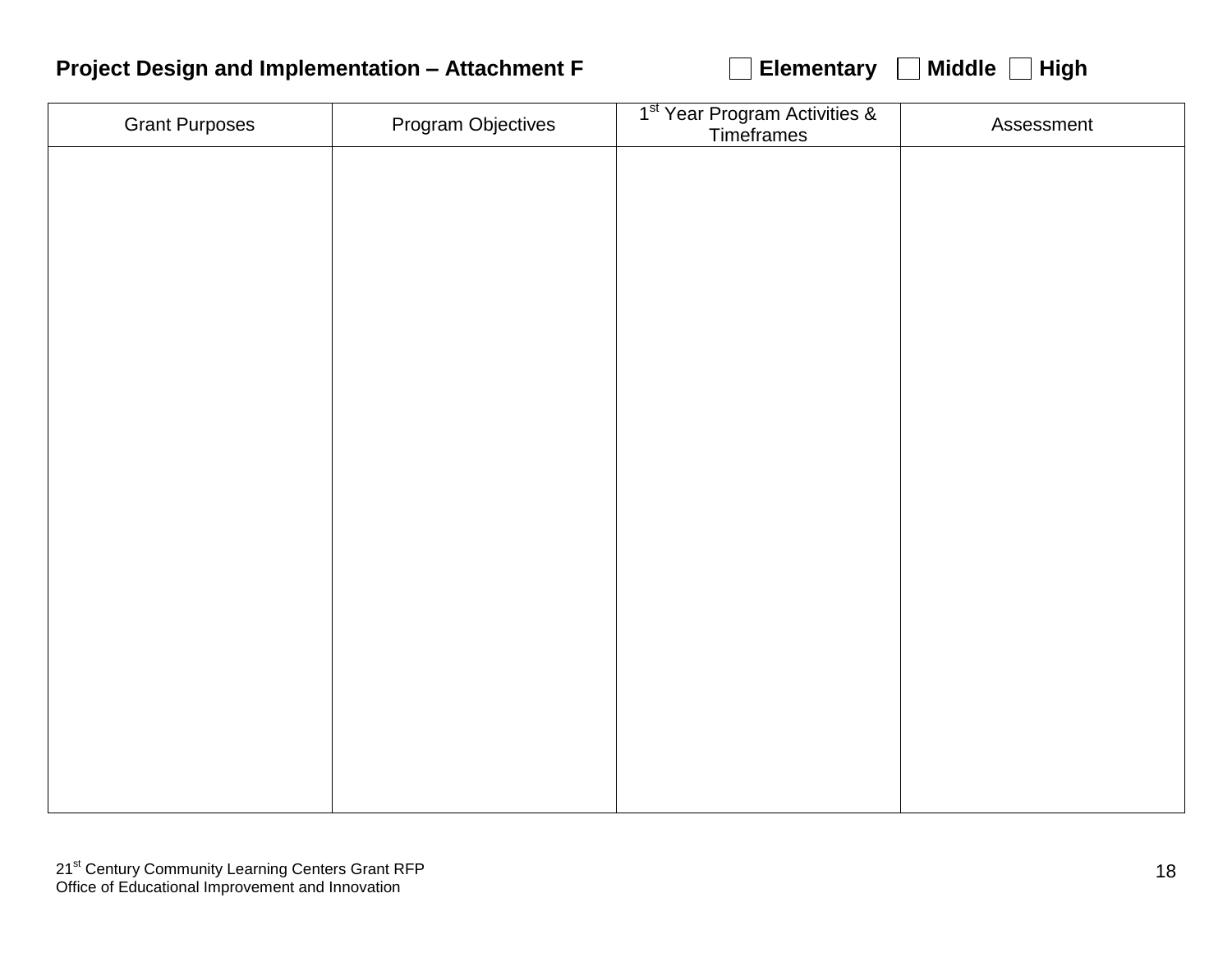- 1. Remedial education activities and academic enrichment learning programs, including additional student assistance to improve their academic achievement
- 2. Mathematics and science education activities
- 3. Arts and music education activities
- 4. Entrepreneurial education programs
- 5. Tutoring services (including those provided by senior citizen volunteers) and mentoring programs
- 6. After-school activity programs emphasizing reading/language arts and academic achievement
- 7. Recreational activities
- 8. Technology education programs
- 9. Programs that promote parental involvement and family literacy
- 10. Programs that provide assistance to students who have been truant, suspended, or expelled to allow the students to improve their academic achievement
- 11. Drug and violence prevention, counseling, and character education programs
- 12. Youth Development Activities (including Career/Job Development).

**NOTE:** Because of the focus on continuous assessment of objectives, the Oregon State Assessment is not appropriate as the only source of information. A combination of other measures of continuous academic progress such as report card grades, teacher surveys, pre-post skill assessment, etc. are required.

#### **Scoring Criteria for Narrative 3 A**

It is evident that activities are comprehensive and likely to result in achievement of objectives. A minimum of three activities (selected from the list above) are effectively incorporated into the program, include best practice and are research-based.

Objectives are clearly measurable and realistic.

Objectives, activities, and assessments are designed to support the goals.

The assessments include both individual student data (e.g., reading grades, math grades, test scores, teacher surveys, etc.) and program-wide data (e.g., staff training, average daily attendance, etc.).

#### **B. Design Requirements: Applicants must address all the Design Requirements (Narrative)**

**1. Students with Disabilities:** Eligibility for funding requires 21<sup>st</sup> CCLC programs to have the capacity to serve students with disabilities. Describe how students with disabilities will be identified and served. It is not acceptable for the applicant to simply state "students with disabilities will be equally served," but they must specifically state the measures that will be taken to identify potential disabilities (e.g., regular school Individualized Education Plan, parent survey, etc.) and how these students will be served by the program. The applicant does NOT reserve the right to deny services to ANY student due to special needs (i.e., all eligible students must have the opportunity to be served by 21<sup>st</sup> CCLC).

**2. Title I Schools, Targeted Students and Their Families:** 21<sup>st</sup> CCLC services can be provided to at-risk students (grades K-12) attending schools eligible for Title I school-wide programs, or living within the district-defined service area of such schools. Title I status indicates that a school serves an eligible school attendance area in which not less than 40% of the children are from low-income families or not less than 40% of the children enrolled in the school are from such families. In addition to students, sub-grantees are required to serve adult family members of those students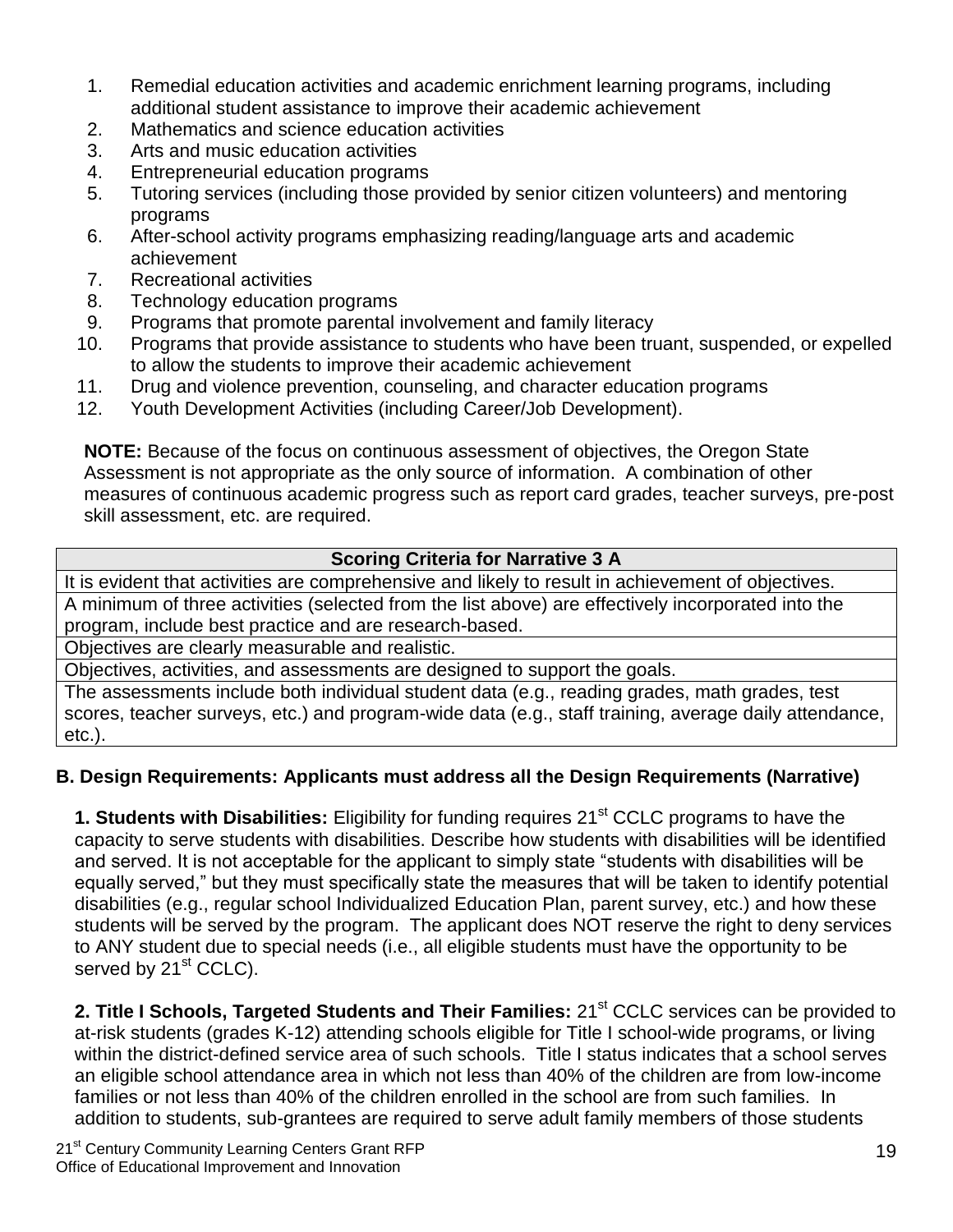who are actively participating in the regular 21<sup>st</sup> CCLC program. The federal government specifically prohibits the use of 21<sup>st</sup> CCLC funds to serve adults who are not affiliated with a fully participating 21<sup>st</sup> CCLC student meeting the aforementioned criteria. This design requirement must:

- a. provide a list of Title I eligible schools to be served by the  $21<sup>st</sup> CCLC$  program
- b. describe the criteria and processes for recruiting targeted students and their families to be served from the selected school(s).

**3. Safety and Transportation***:* Provide detail about how EACH center will ensure the safety of participating students. The applicant MUST clearly indicate:

a. how the safety of children will be maintained on-site (e.g., requiring parent sign-out, checking identification, presence of school resource officer, etc.)

b. how students participating in the program will travel safely to AND from the site. Provide a narrative detailing how each site will ensure the safety of participating students. The applicant must clearly indicate:

a. The maximum length of travel time students will travel either to or from the site(s)

b. How the facility will safely accommodate the proposed number of students

**NOTE:** Purchasing of vehicles of any kind using this funding is prohibited by ODE. Also, ODE will not allow the purchase of vouchers for public transportation due to the liability and risk associated with putting students on transportation without supervision or program care.

**4. Communication with Schools:** Describe the plan of communication between the 21<sup>st</sup> CCLC. the schools that students regularly attend, and/or the regular-day teachers (if the  $21<sup>st</sup>$  CCLC is located at the students' school). Specifically, indicate how the following will be addressed:

- a. equitably serving non-public school students and their families, if those students are within the target population of your 21<sup>st</sup> CCLC program
- b. eliminating barriers that could impede equitable access to participation in activities due to target populations' need for specialized support (e.g. curriculum adaptation and/or modification and staff development)
- c. accessing necessary student academic records to monitor objectives and providing statewide evaluation data
- d. sharing information on student progress in the 21<sup>st</sup> CCLC program with both:
	- regular-day school staff
	- families of participating students.

**5. Tutoring Services and Mentoring Programs**: Describe how each center will recruit and utilize qualified volunteers for tutoring and mentoring programs. Applicants are encouraged to utilize senior-citizen volunteers. If unable to recruit and utilize senior-citizen volunteers, provide justification.

**6. Programs that promote Parental Involvement, Family Literacy, and Related Educational Development:** Describe how centers will promote parental involvement, family literacy, and related educational development activities. The plan must (1) be comprehensive and achievable, (2) include an evaluation of the community needs and available resources for the community learning center, and (3) describe the activities that will address those needs (including the needs of working families). The total hours and days of family services cannot exceed the hours and days of the student activities. Note that ONLY adult family members of actively participating students are eligible for services under the 21<sup>st</sup> CCLC Grant.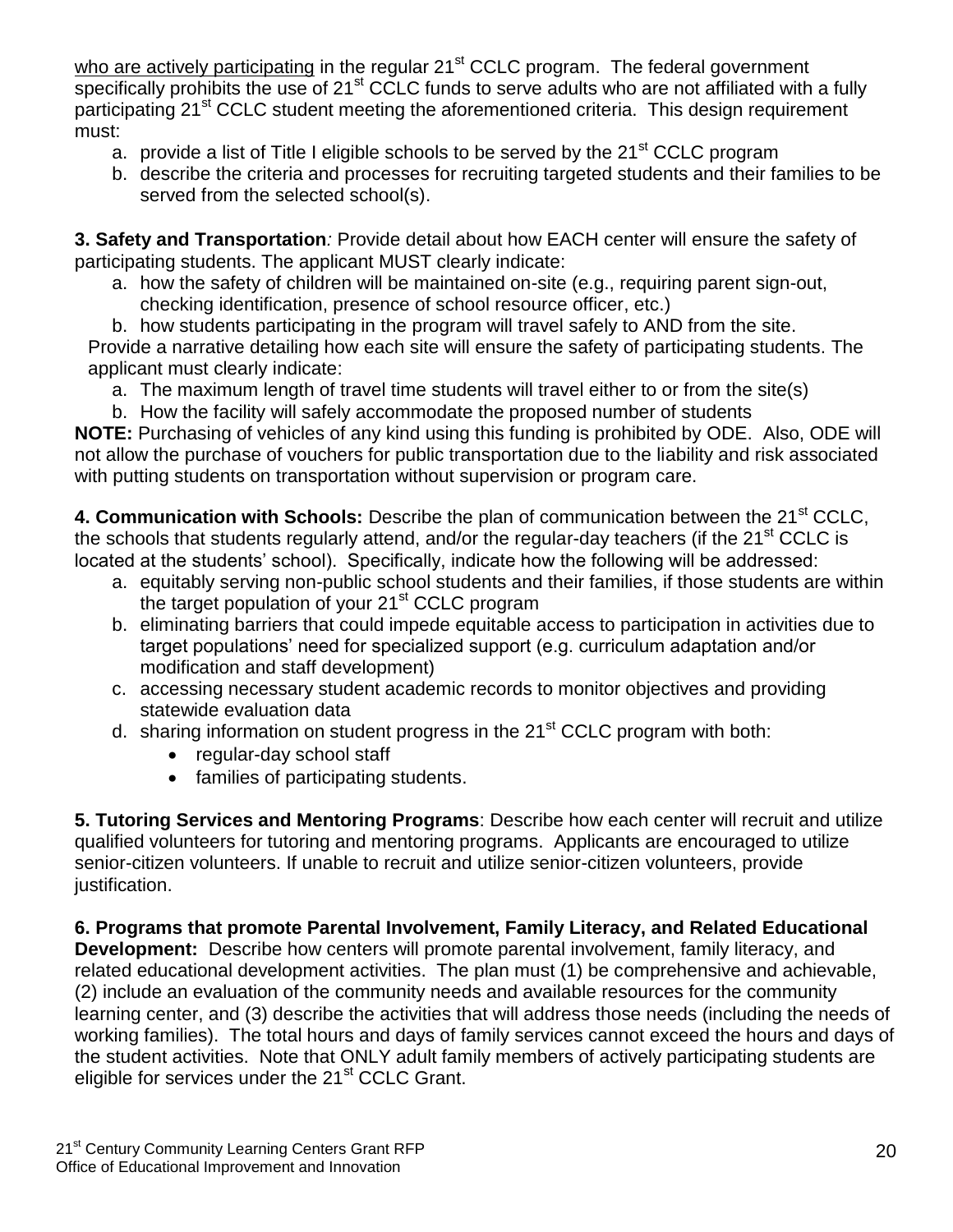**7. USDA Approved Snacks for 21st CCLC Children**: Applicants are expected to provide snacks and/or meals to all participating students. Meals and/or snacks must be approved by the US Department of Agriculture (USDA). Applicants must clearly indicate how snack/meals will be acquired and how snacks/meals will be distributed to centers for provision to participating students on a daily basis when the program is in operation. USDA Child Nutrition Programs are managed by the Oregon Department of Education Child Nutrition (ODE CNP) Programs. 21<sup>st</sup> Century grantees participating in CNP will receive reimbursement for meals and snacks served to students in afterschool enrichment programs. ODE CNP can reimburse 21<sup>st</sup> CCLC grantees that have an agreement with ODE CNP for the following:

- a. Before-school (daily, nutritious breakfast)
- b. After-school (daily, nutritious snack)

To apply, contact ODE CNP: (503)947-5902 or [http://www.ode.state.or.us/search/page/?id=1154.](http://www.ode.state.or.us/search/page/?id=1154)

**8. Dropout Prevention**: High dropout rates across the nation have created a critical need for additional efforts to help reduce dropout rates among all age groups. After-school programs provide a unique opportunity to impact student engagement, enhance academic achievement and reduce dropout rates, resulting in an increased number of students graduating on time with their peers. As part of the Oregon 21<sup>st</sup> CCLC initiative, applicants must include at least two activities focused on reducing dropout rates in the targeted student population:

- The Institute of Education Sciences (IES) Practice Guide for Structuring Out-of-School Time to Improve Academic Achievement provides five recommendations intended to help district and school administrators, out-of-school program providers, and educators design out-of-school time programs that will increase learning for students. The guide describes the research supporting each recommendation, how to carry out each recommendation, and how to address roadblocks that might arise in implementing them.<http://ies.ed.gov/ncee/wwc/PracticeGuide.aspx?sid=10>
- The National Dropout Prevention Center/Network includes "After School Opportunities" as one of the 15 effective strategies to reduce dropout rates. Information about this strategy can be obtained at: [http://www.dropoutprevention.org/effective](http://www.dropoutprevention.org/effective-strategies/after-school-opportunities)[strategies/after-school-opportunities](http://www.dropoutprevention.org/effective-strategies/after-school-opportunities)
- ODE's Alternative Education website provides Oregon policy, links, and resources: <http://www.ode.state.or.us/search/results/?id=78>

**9. Weekly Schedule:** Applicants must provide a weekly schedule and staff/student ratio for each of activities proposed for the participating students and their families*.* Applicants must comply with required minimum operation as indicated in this RFP (12 hours per week, four days per week). The weekly schedule (Attachment G) must be provided for EACH center/site in the grant application and a separate schedule must be provided for summer or break operation (e.g., spring break). **NOTE:** A brief discussion of program operational hours must be placed in the grant narrative.

**10. Scientifically Based Research:** Scientifically based research, as defined in Title IX of the reauthorized ESEA, is research that involves the application of rigorous, systematic, and objective procedures to obtain reliable and valid knowledge relevant to education activities and programs. The applicant must align proposed programs and curricula with specific scientifically based research studies that provide evidence that the proposed activities or programs will help students meet state and local student academic achievement standards.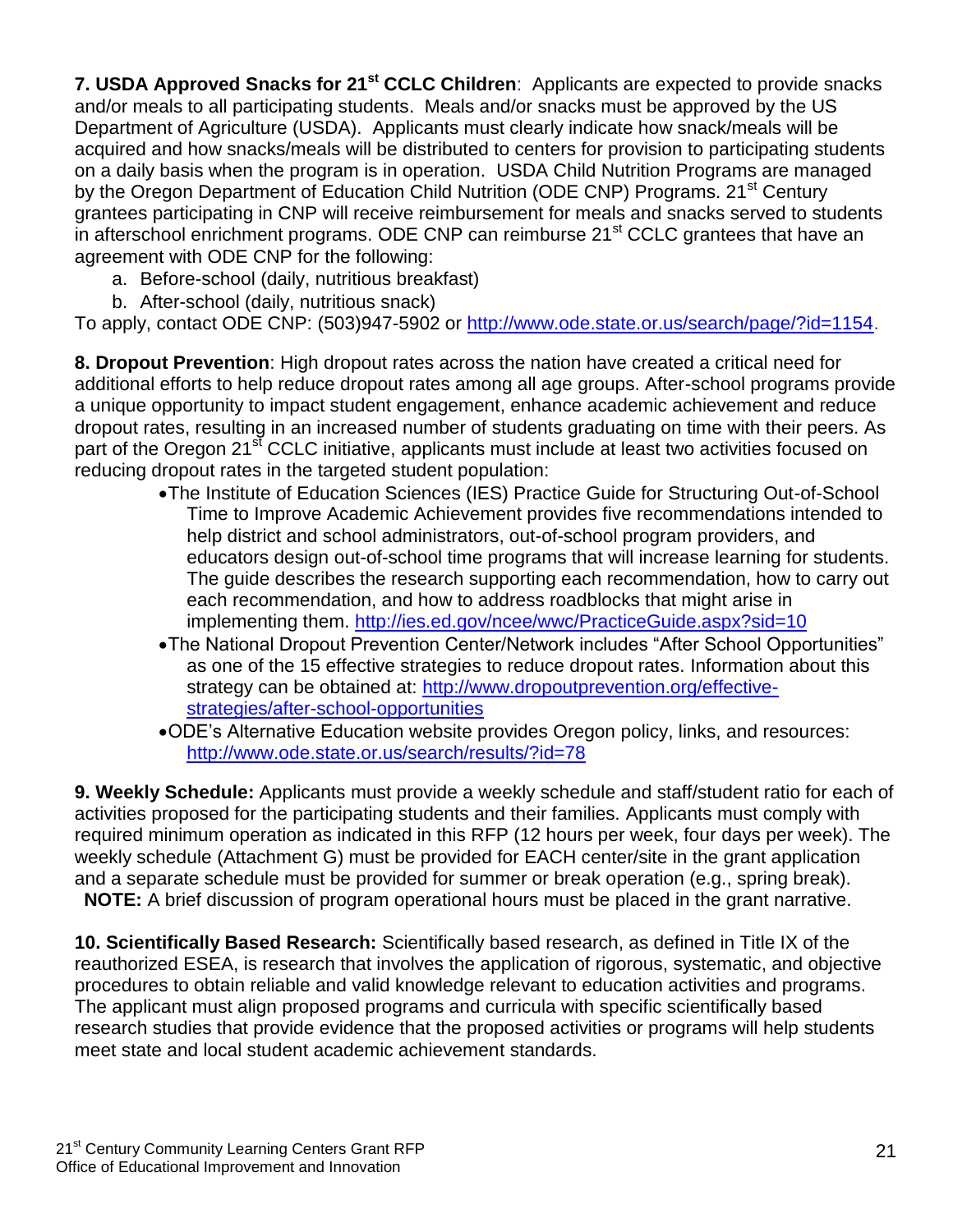**11. Evidence of Previous Success:** In accordance with P.L. 107-110, Title IV, Part B (Sect. 4204(b) (2) (J)), the applicant must provide evidence of previous success in operating out-of-school programs targeting the youth populations to be served by the proposed 21<sup>st</sup> CCLC program. If the applicant has not operated out-of-school programs in the past, the applicant must provide evidence that otherwise demonstrates experience or the promise of success in providing educational and related activities that will complement and enhance the academic performance, achievement, and positive youth development of the students.

#### **Scoring Criteria for Narrative 3 B**

All Design Requirements are specific, realistic, and consistent with measurable objectives and goals. It is evident that activities are comprehensive and likely to result in achievement of objectives. All of the Design Requirements are addressed and are likely to contribute to the success of the project.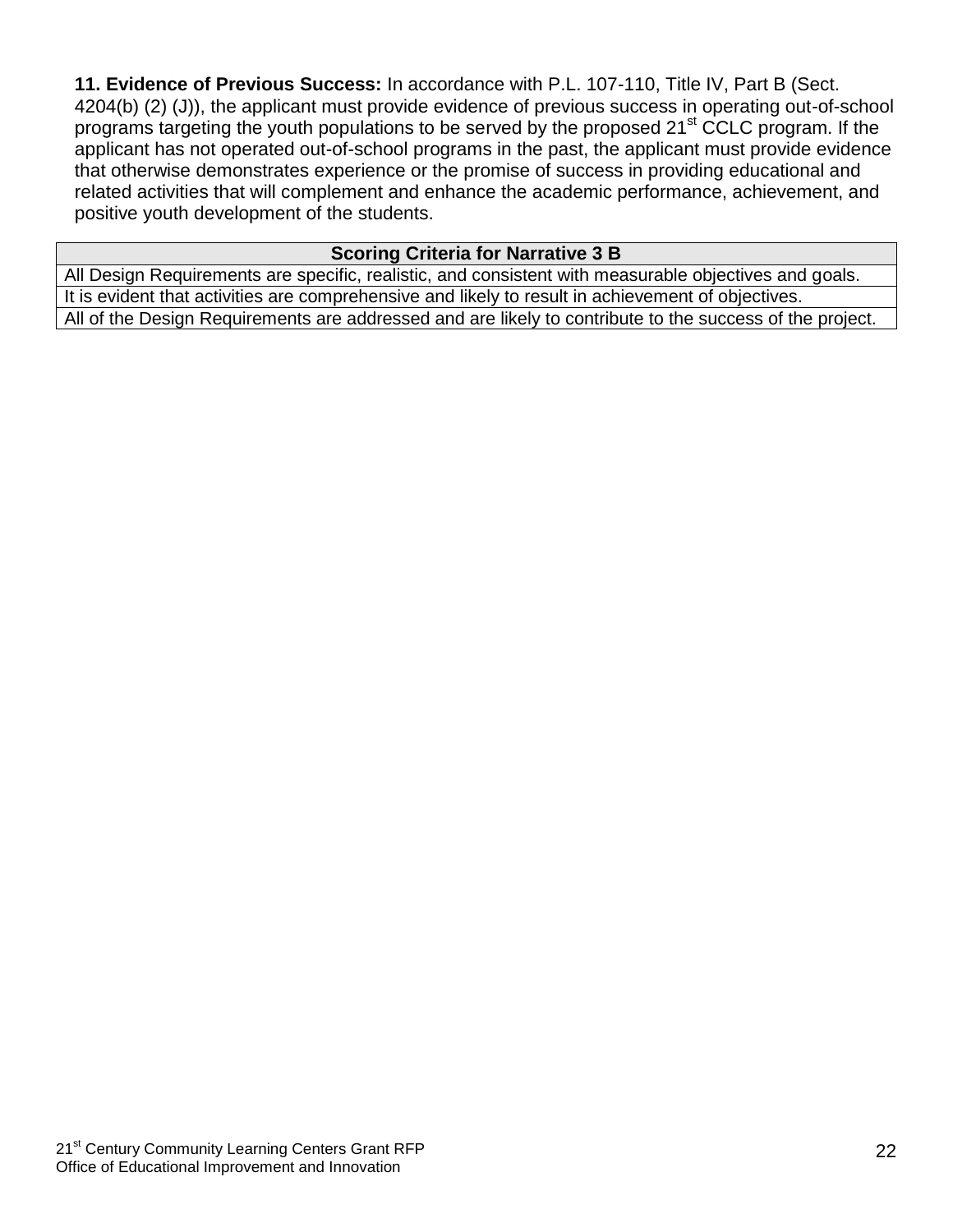### **Weekly Schedule – Attachment G**

**The following chart is a required element for all applicant narratives**.

| Chart of Program Operation for Hours and Weeks of 21 <sup>st</sup> CCLC Students and Families to be Served |                                |                               |  |                             |                      |
|------------------------------------------------------------------------------------------------------------|--------------------------------|-------------------------------|--|-----------------------------|----------------------|
| School Year - Hours per day                                                                                |                                |                               |  |                             |                      |
|                                                                                                            | Hours per day<br>Before-school | Hours per day<br>After-school |  | Hours per<br>Weekend Day(s) | Hours per<br>Evening |
| Students -- # Hours per day                                                                                |                                |                               |  |                             |                      |
| <b>Family members</b>                                                                                      |                                |                               |  |                             |                      |
|                                                                                                            |                                |                               |  |                             |                      |
| School Year - Days per week                                                                                | Before-school                  | After-school                  |  | Weekend                     | Evening              |
| Number of days per week                                                                                    |                                |                               |  |                             |                      |
| Number of weeks                                                                                            |                                |                               |  |                             |                      |
|                                                                                                            |                                |                               |  |                             |                      |
| Summer - Hours per day                                                                                     |                                |                               |  |                             |                      |
|                                                                                                            | Hours per<br>Week day          |                               |  | Hours per<br>Weekend Day(s) | Hours per<br>Evening |
| Students -- # Hours per day                                                                                |                                |                               |  |                             |                      |
| Family members                                                                                             |                                |                               |  |                             |                      |
|                                                                                                            |                                |                               |  |                             |                      |
| Summer - Days per week                                                                                     | Week days                      |                               |  | Weekend                     | Evening              |
| Number of days per week                                                                                    |                                |                               |  |                             |                      |
| Number of weeks                                                                                            |                                |                               |  |                             |                      |

For more detail, refer to **Hours and Days of Operation** on page 6.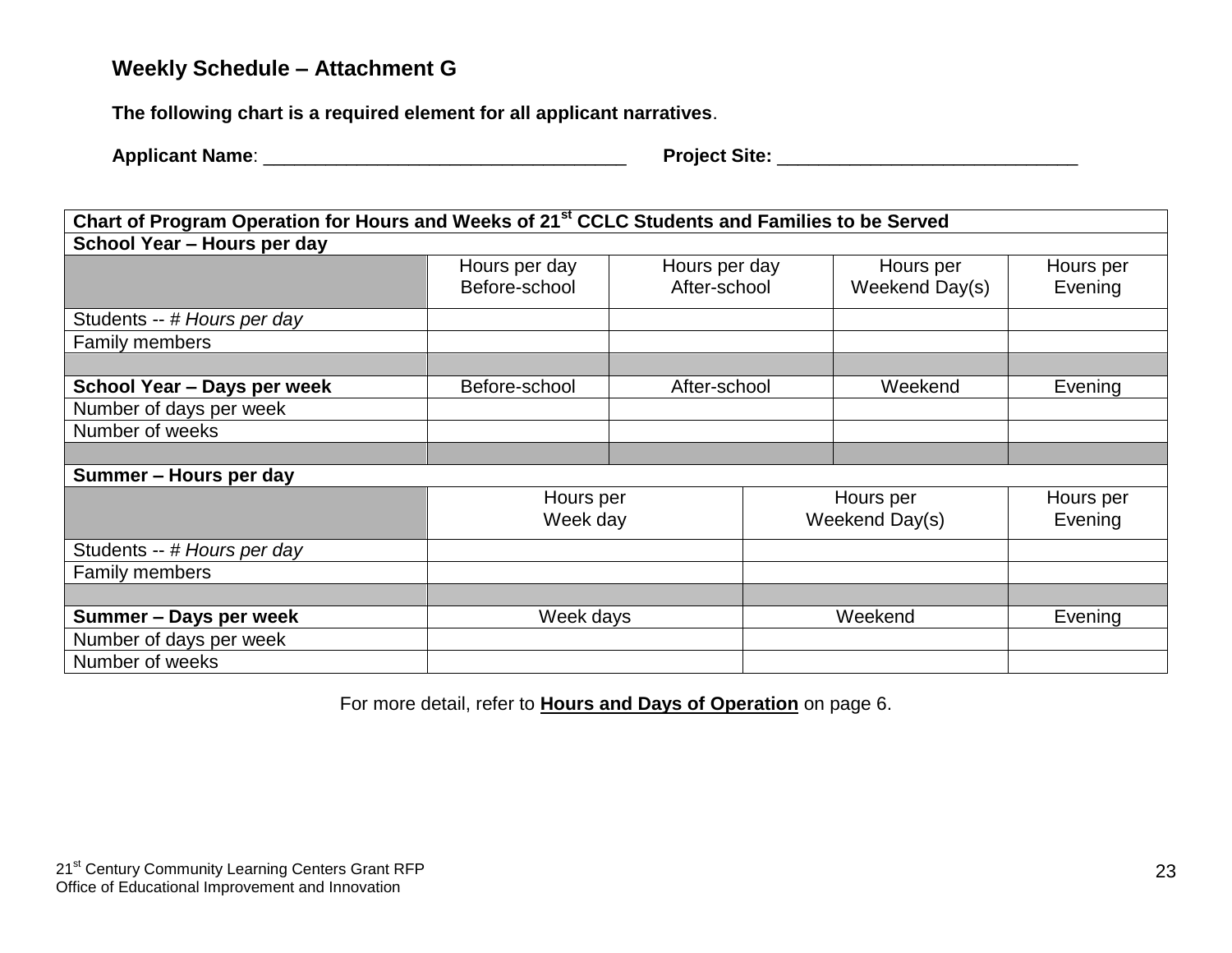#### **4. EVALUATION PLAN 10 Points**

Each grantee must undergo a periodic evaluation to assess program progress toward achieving its goal of providing high-quality opportunities for academic enrichment. The evaluation must be based on factors included in the principles of effectiveness. The outcome of the evaluation must:

a. refine, improve, and strengthen the program and the performance measures; and

b. publish reports to the public upon request and to the department regularly. Describe your evaluation plan that will be used to monitor the program's progress toward meeting the goals and objectives identified in the grant application. The plan **MUST** take into account the **Reporting Requirements for Funded Grants.** (page 28) The plan must clearly identify the instruments and method(s) for project evaluation, including data analysis methods. The plan must address ALL goals and objectives identified in the application. **External Evaluator(s):** Using an external evaluator is not required, but is encouraged*.* If an external evaluator is proposed, the evaluation plan must identify the individual or organization serving as an external evaluator, the methods, instruments and rationale for the proposed plan. The plan must also include a description of the qualifications and responsibilities of the external evaluator. The amount to be paid for the evaluation cannot exceed 5% of the total grant amount.

#### **Scoring Criteria for Narrative 4**

The evaluation methods are comprehensive, reliable, and include an effective approach for using evaluation results to guide necessary adjustments to the project.

The evaluation instruments are appropriate to measure the program's success or effectiveness on an ongoing basis.

The evaluation plan includes procedures for submitting required data to the Profile and Performance Information Collection System (PPICS).

#### **5. SUPPORT FOR STRATEGIC PRIORITIES 10 Points**

#### a. Describe how proposed projects will address reading/language arts, math and/or science.

b. Describe how the proposed project is tied to the Comprehensive Achievement Plan (CAP) if site is designated as Priority or Focus.

#### **Scoring Criteria for Narrative 5**

The project clearly demonstrates knowledge of and complements CAPs. The applicant has included effective methods for incorporating one or more of ODE's Competitive Priorities & Expanded Learning instructional strategies (inquiry-based, applied, project-based, etc.) The project clearly addresses reading/language arts, math and/or science.

#### **6. DISSEMINATION PLAN 10 Points**

Describe the methods and strategies to disseminate and share information about the project to parents, staff, students, community members, and stakeholders in a manner that is understandable and accessible.

#### **Scoring Criteria for Narrative 6**

The applicant's dissemination plan will use effective and realistic means to reach the appropriate target populations.

The methods and strategies used to share services provided by the project are innovative and will clearly benefit the target population.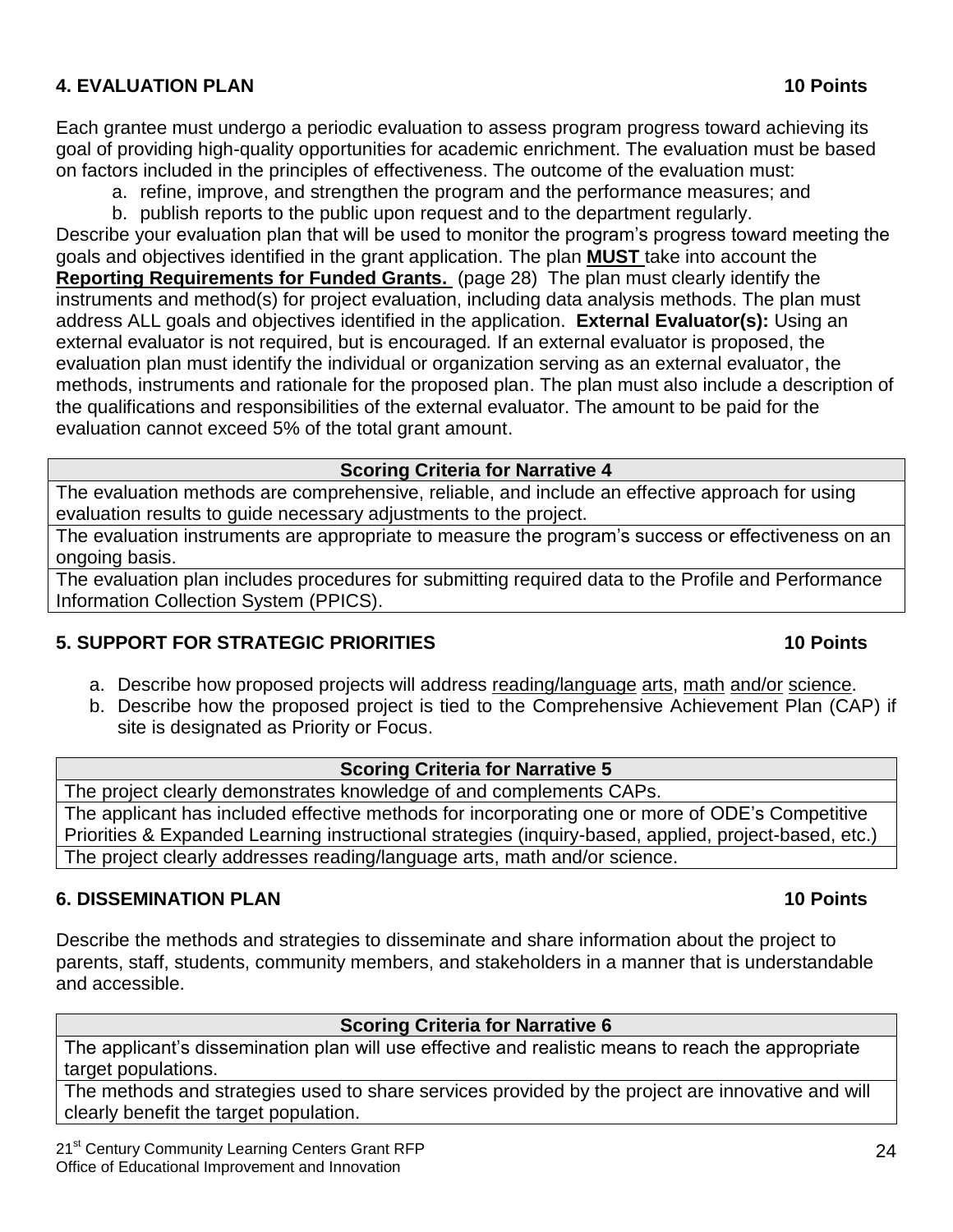#### **7. SUSTAINABILITY PLAN 10 Points**

Complete a sustainability timeline and business plan. A sustainability plan must specify how the program will achieve sustainability in years 3-5 and beyond. Include a description of current public/private partnerships, the plans to expand these partnerships, and plans to develop new public/private partnerships. It is expected that all programs will acquire funds to assist in sustaining the program in years 4-5 and will develop funds to continue the program after the end of funding. Include the valuable element of professional development and strategic local and regional linkages.

Sub-grantees are required to submit an updated sustainability plan in their annual evaluation reports.

#### **Scoring Criteria for Narrative 7**

The applicant's sustainability plan will use effective and realistic means to maintain funding and continue the program.

The applicant provided evidence of understanding the commitment to sufficient in-kind/matching funds in years 4 and 5 to continue the original level of service to the original number of students proposed to be served.

The applicant provided evidence that a plan for professional development of both program coordinators and line staff is in place.

#### **8. PARTNERSHIPS AND COLLABORATION 10 Points**

#### Describe how the project will collaborate with other agencies and how 21<sup>st</sup> CCLC funds will be used with other federal funds (e.g., Title I, Child Nutrition, and Temporary Assistance for Needy Families), state and local programs to achieve commonly shared community goals. Summarize the type of contributions (e.g., in-kind support, staff development, transportation, facilities, equipment, cash) made by each of the local partners, regardless of the amount. A key element will be the strategic process and goals your organization will implement to discover, develop, articulate and sustain common and complementary goals and associated activities with your proposed partners.

Involve partners immediately in the development of this application. Describe the process used to identify partners, how they were involved in the application's development, and how each partner's contribution(s) will help meet the program's needs and goals. Complete the **Applicant and Partner Commitment Form-Attachment C** by identifying the specific name of each community partner who has agreed to provide services and/or activities as part of the proposed community learning center.

#### **Scoring Criteria for Narrative 8**

The applicant clearly describes the process used to identify partners and collaborators and how they were involved in the development of the application.

The Applicant and Partner Commitment Form clearly shows how each contribution will help meet the program's needs and goals and identifies if these are contracted or in-kind.

#### **9. BUDGET 15 Points**

#### **Budget Program Spending Form – Attachment E**

Present a budget that includes appropriate function and object codes, descriptions, and rationale of each line item consistent with grant objectives (see below), and proposed costs for each line item. Complete one attachment for the overall budget and a separate one for each proposed site.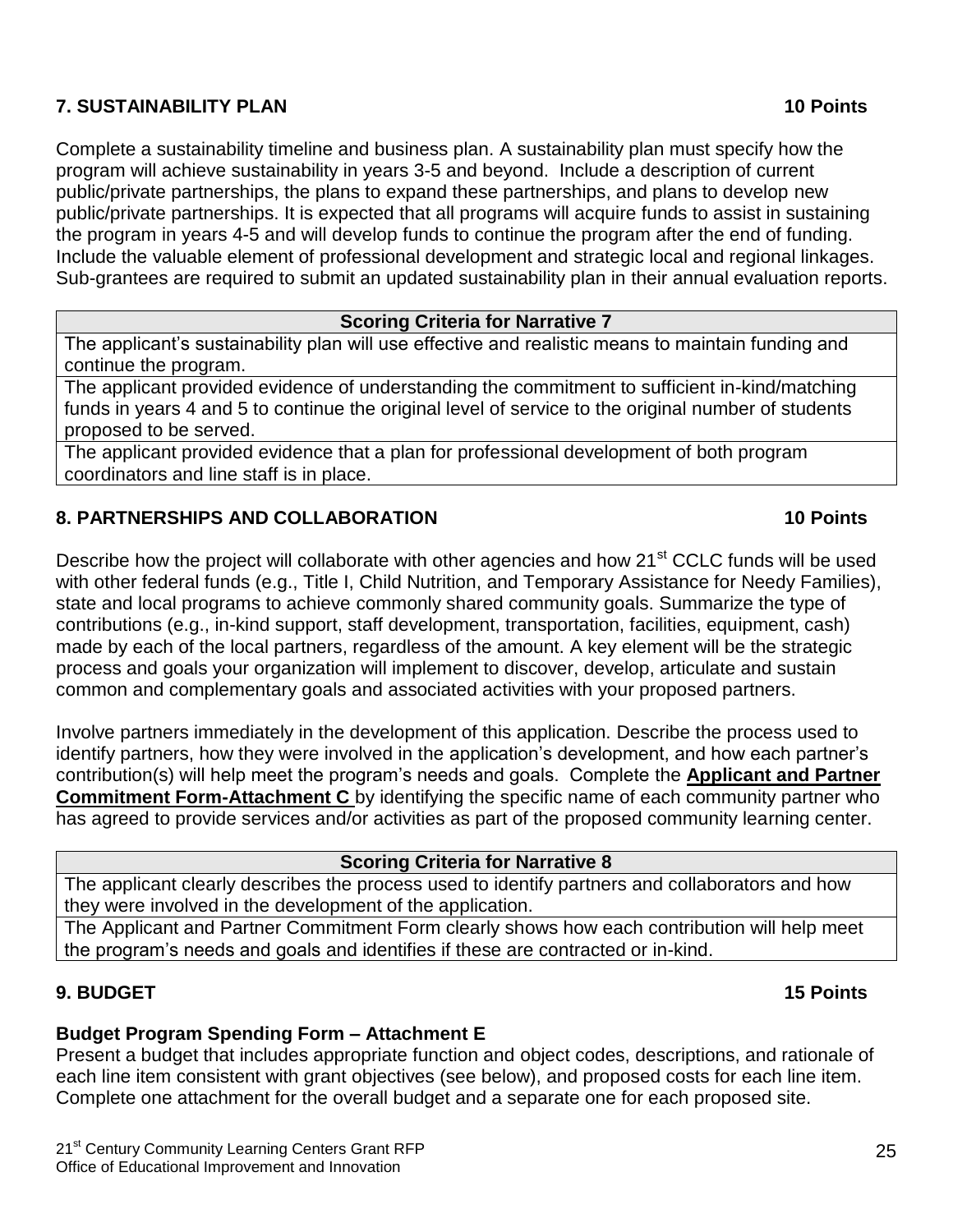#### **Budget Narrative:**

Within the Budget narrative include the following:

- a. Explain the rationale for requesting the amount on this application.
- b. Explain how costs on the Budget Program Spending Form are reasonable and necessary in relation to the number of persons to be served, to the scope and design of the project, and its anticipated benefits.
- c. Explain how the requested funds were allocated for accomplishing tasks and activities described in the application.
- d. Explain how 21<sup>st</sup> CCLC funds will supplement and not supplant federal, state, local and other non-federal funds.
- e. Include Child Nutrition options and rationale from the options below in Budget Narrative.

#### **Budget Guidance:**

- a. Title IV, Part B, 21<sup>st</sup> CCLC grant funds cannot be used to purchase facilities or support new construction.
- b. Funds must include travel expenses for at least two persons to attend at least two state trainings (Nuts and Bolts for new 21CCLC grantees and Grant Management training) one state conference participation of front line staff in training by Training and Technical Assistance (T/TA) provider. Other T/TA events may also be required of new grant cohorts.
- c. ODE has been given the authority by the U.S. Department of Education to negotiate and approve indirect cost rates for school districts.

#### **Child Nutrition options:**

When developing budgets for student services and partnerships, applicants must clearly indicate how and from whom snacks, meals, or both will be acquired other than using 21<sup>st</sup> CCLC funds if possible. This information should include how snacks, meals, or both will be distributed to participating students on a daily basis when the program operates. Meal/snack requirements are as follows and must be included in submitted budget detail and narrative:

- a. Before-school (daily, nutritious breakfast)
- b. After-school (daily, nutritious snack)
- c. Non-school days (daily breakfast, lunch and/or snack, depends on hours of operation).

**Food Service:** ODE strongly recommends the utilization of USDA reimbursed food services, whenever possible. It makes a strategic difference in both nutrition quality and program sustainability. In the budget, identify USDA / CACFP Child Nutrition Program plan for grant sites:

#### **Child & Adult Care Food Program (CACFP) meals** and **snacks**

- □ We are a current sponsor of CACFP meals and/or snacks
- We are in the process of applying for CACFP meals and/or snacks *(provide details)*
- $\Box$  We have contacted ODE Child Nutrition Programs (CNP) with an inquiry about the CACFP application process, but we have not completed the first step of the application. ODE CNP phone number: (503) 947-5902

#### **National School Lunch Program (NSLP)** afterschool **snacks**.

If this option is selected, choose **one** of the following:

- □ We currently serve NSLP breakfasts and/or after-school snacks
- $\Box$  We have requested a change and have revised our CNPweb online NSLP site information sheet (in CNPweb) to request approval of NSLP after-school snacks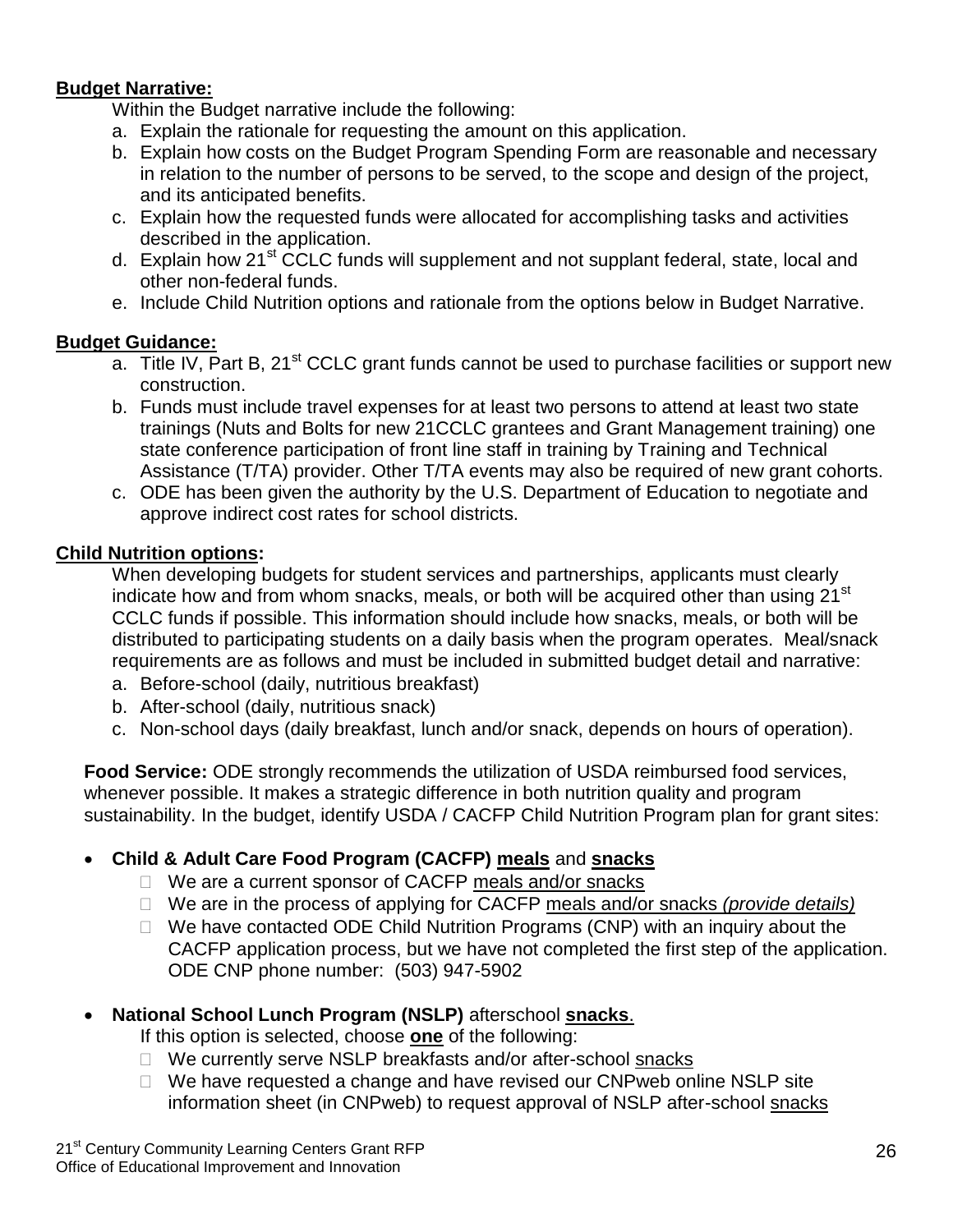U.S. Department of Education guidance permits careful use 21<sup>st</sup> CCLC funds for program snacks as long as snacks are minimal in cost, healthy – and especially when no USDA resources are available. If Oregon 21<sup>st</sup> CCLC grantee applicants need further information on the USDA program contact (503) 947-5902 or visit [http://www.ode.state.or.us/search/page/?id=1154.](http://www.ode.state.or.us/search/page/?id=1154) Local grantees may incorporate snacks and their preparation into after-school curriculum such as a healthy cooking class or part of after school events students host for parents or community. Communities can also participate in USDA's Summer Food Service program. 21<sup>st</sup> CCLC funds can be used to supplement, but not supplant, USDA dollars.

#### **Scoring Criteria for Narrative 9**

The project budget presents expenses that are realistic, accurate, and related to reflect project activities, objectives, and outcomes.

The applicant must submit a **Site Budget Worksheet** for each site. The proposed per-site funds must be comprehensive and reasonable with clear evidence of supplementing and not supplanting. The required personnel, professional, and technical services and/or travel for the project are appropriate and adequately explained.

#### **Local Administrative Costs:**

Local administrative costs require:

- a. Indirect cost percentage may not exceed the currently approved ODE rate for the partner school district.
- b. Budgets may include expenditures for:
	- 1. Planning
	- 2. Professional development
	- 3. Administration

**NOTE:** Positions such as accountant, clerical staff, or other positions not directly serving students are considered administrative. Travel, equipment and supplies for administrators are also considered administrative costs unless used for the purpose of providing professional development directly related to program and/or students, and direct assistance to adult education and family literacy as outline in the proposal.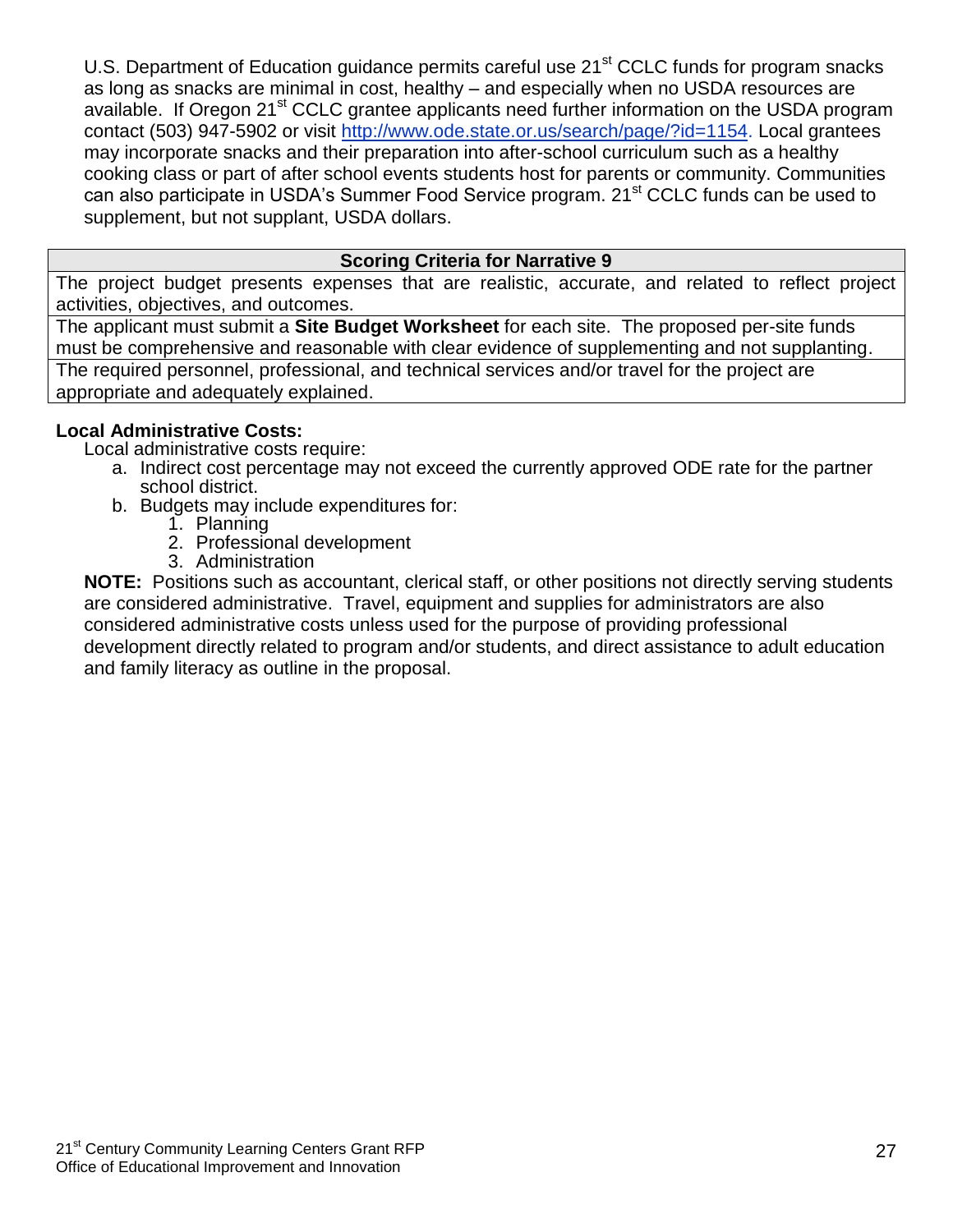#### 21<sup>st</sup> Century Community Learning Centers **Reporting Requirements for Funded Grants**

1. All programs are required to submit written reports and associated data that supports progress towards stated objectives. The progress reports must use data gathered by the assessments proposed in the Evaluation Plan. If progress is not being made on an objective, the report must provide an explanation and detailed plan for making progress in future years of 21<sup>st</sup> CCLC operation. These reports and associated data, regardless of whether it is for summer or regular school year components, must be provided by September 21, 2014. The progress report will NOT include summer of 2013 operation. ODE will combine the information contained in this written report with state and federal data to create a stand-alone document of progress for ODE to report to the U.S. Department of Education.

2. All programs must submit online data to the PPICS, as required by the U.S. Department of Education for analysis by Learning Points Associates/American Institutes for Research (AIR). This data is used by the U. S. Department of Education in planning, creating, and evaluating afterschool programs. Data is submitted to the PPICS using a secured website, and a username/password will be provided to all new grantees after funding is finalized. Data will be collected about general program information during the first year of the grant (e.g., site names, contact information, objectives, etc), with actual outcome data submitted in the second year of funding.

Data collected by the PPICS system includes the following:

- 1. Detailed information on program operation (e.g., hours, daily attendance, days of operation)
- 2. Student enrollment and attendance
- 3. Percent of students improving in standard measures of academic performance
- 4. A list of all feeder schools attended by students enrolled in the program, as well as percentages of all students from each feeder school
- 5. Tabulated results of teacher surveys provided to regular-day teachers of EVERY student.
- 6. Detailed information on EACH activity provided at EACH site
- 7. Information on staffing levels and types used by the program in serving students
- 8. Information on EACH partner and subcontractor involved with the grant.

#### **Data Reporting Timeline**

**NOTE:** Additional Reporting Timeline events may be developed during the course of this grant award cycle, as required by the federal funding sources or needed for ODE reporting requirements. In the event that additional reporting requirements are added to this short list, ODE will make every attempt to facilitate adequate time and training for local education agencies to comply with requirements.

September annually Summer Statewide Data Reports

On-going Fiscal Year 2013-2014 PPICS, as required by the U.S. Department of Education

*\*Failure to comply with reporting requirements may result in discontinuation of funding.*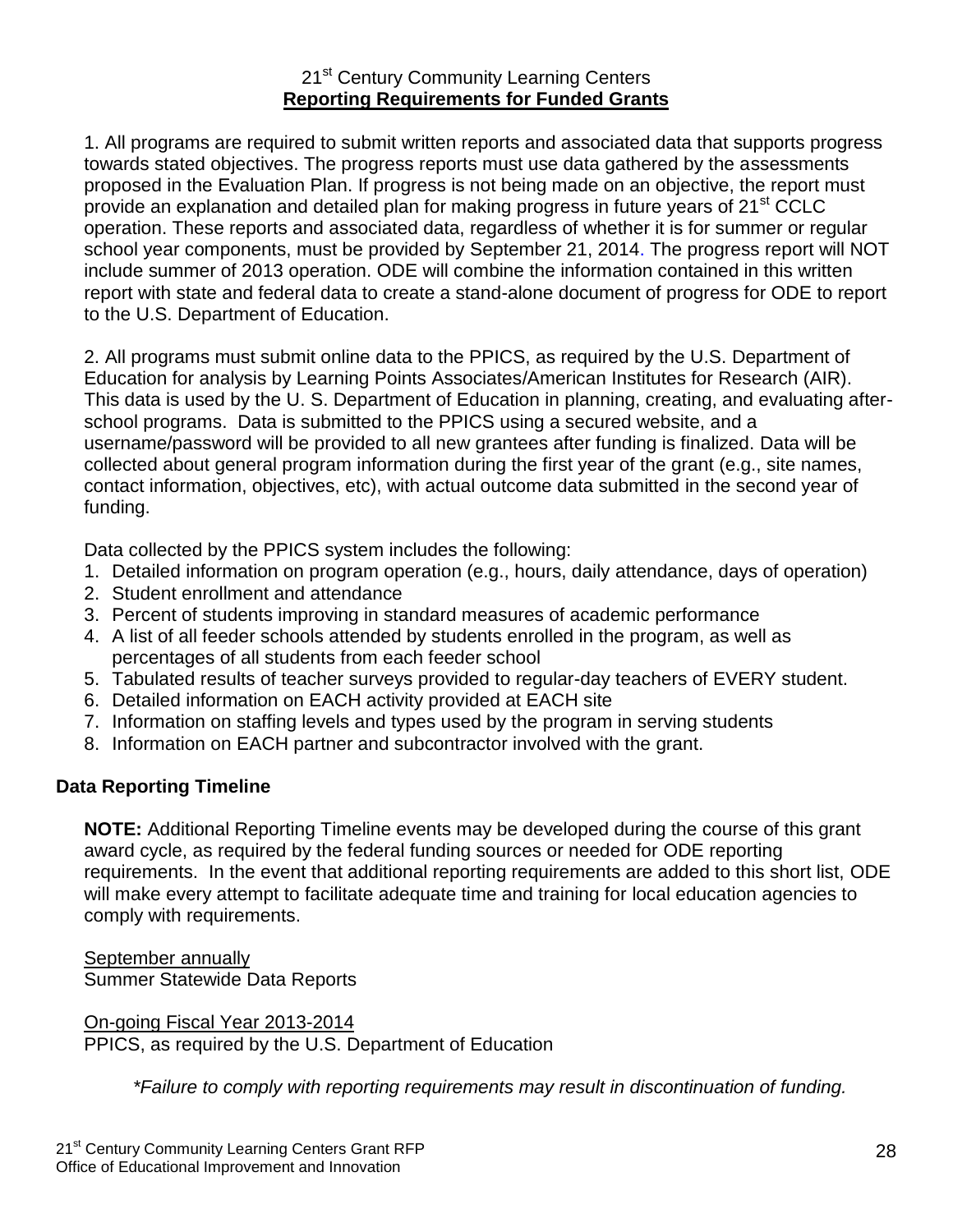

#### 21<sup>st</sup> Century Community Learning Centers **Competitive Priority Opportunities Attachment H**

| Applicant Agency (name of fiscal agent)                                                                                                                                                                                                                                                                                                                                                |  | County & District                                                               | Site/School Name(s)                                                                                                                                                                                                                                                                                       |
|----------------------------------------------------------------------------------------------------------------------------------------------------------------------------------------------------------------------------------------------------------------------------------------------------------------------------------------------------------------------------------------|--|---------------------------------------------------------------------------------|-----------------------------------------------------------------------------------------------------------------------------------------------------------------------------------------------------------------------------------------------------------------------------------------------------------|
| Check all that apply:                                                                                                                                                                                                                                                                                                                                                                  |  | List:                                                                           |                                                                                                                                                                                                                                                                                                           |
| 1) 50% or higher Free & Reduced Schools<br>$\Box$                                                                                                                                                                                                                                                                                                                                      |  | Ш<br>$\Box$                                                                     | <u> 1980 - Johann Barbara, martxa alemaniar arg</u>                                                                                                                                                                                                                                                       |
| 2) Application submitted jointly<br>$\Box$                                                                                                                                                                                                                                                                                                                                             |  | $\Box$<br>$\Box$<br><u> 1989 - Johann Stoff, amerikansk politiker (d. 1989)</u> |                                                                                                                                                                                                                                                                                                           |
| 3) Serving students in schools needing<br>$\Box$<br>improvement (Section 116 Title I-A)                                                                                                                                                                                                                                                                                                |  | □<br>□<br>Ш                                                                     | <u> 1989 - Johann Barn, mars eta bat erroman erroman erroman erroman erroman erroman erroman erroman erroman err</u><br><u> 1980 - Johann John Stone, mars eta biztanleria (</u><br><u> 1980 - Jan James James, martin amerikan basar dan berasal dalam pengaran basar dalam pengaran basar dalam pen</u> |
| 4) Middle School(s) and/or High School(s)<br>$(5 \text{ pts.})$                                                                                                                                                                                                                                                                                                                        |  | List:                                                                           | <u> 1989 - Johann Stoff, amerikansk politiker (d. 1989)</u>                                                                                                                                                                                                                                               |
| 5) Career & Technical Education (CTE)<br>$(10 \text{ pts.})$                                                                                                                                                                                                                                                                                                                           |  | List:<br>$\Box$                                                                 | <u> 1989 - Johann Barn, mars ar breithinn ar chuid ann an t-Alban ann an t-Alban ann an t-Alban ann an t-Alban a</u><br><u> 1989 - Johann John Stone, mars et al. (1989)</u>                                                                                                                              |
| 6) Science, Technology, Engineering & Math<br>$\Box$<br>(STEM) and STEAM (+ARTS) (10 pts.)                                                                                                                                                                                                                                                                                             |  | List:<br>Ш                                                                      |                                                                                                                                                                                                                                                                                                           |
| 7) English Language Services (EL, ELA,<br>ELL, ELD) (10 pts.)                                                                                                                                                                                                                                                                                                                          |  | List:<br>$\Box$                                                                 | <u> 1980 - Johann John Stone, mars eta biztanleria (</u><br><u> 1989 - Paris Paris II, martin Amerikaansk politiker (</u>                                                                                                                                                                                 |
| Applicants have a maximum of five pages to complete all competitive priority point items<br>checked above. These pages do not count toward the 20 page maximum. The points shown are<br>the maximum that can be awarded for each priority. These points will be added to the total<br>awarded to the base application only if that application scores 70 or higher by grant reviewers. |  |                                                                                 |                                                                                                                                                                                                                                                                                                           |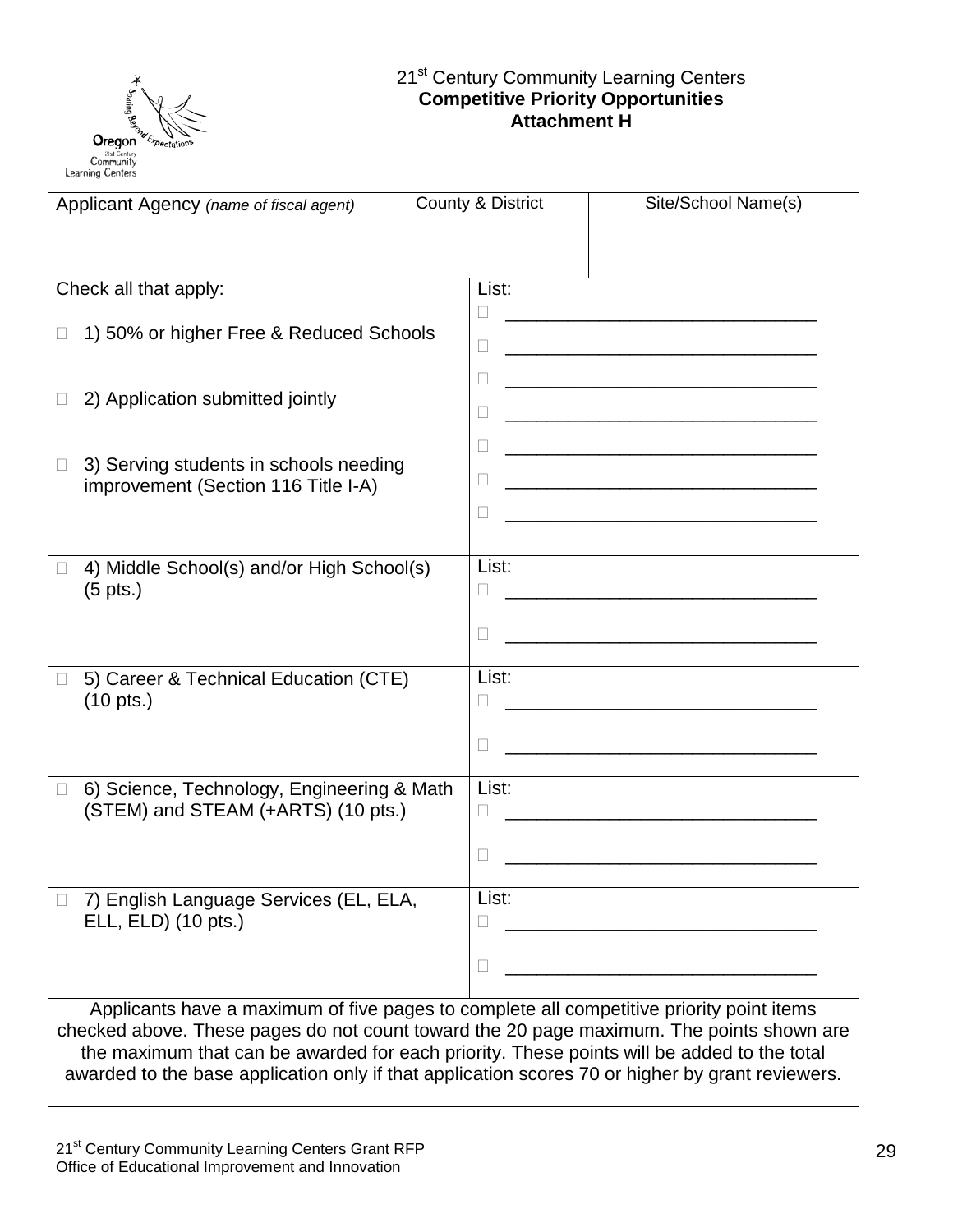- **1) Free and Reduced Rates: Each school served by 21st CCLC must have equal to or greater than 50% of attending students eligible for Free/Reduced price meals.** The authorized source for ODE 2012-13 data for Students Eligible for Free or Reduced Lunch, by county, district and school is:<http://www.ode.state.or.us/wma/nutrition/cacfp/over-50-revised.pdf>
	- a. **Another source for percentage of poverty of students:** Applicants can use the numbers submitted in their most recent Continuous Improvement Plan (CIP) Budget Narrative Title IA targeting page for each school proposed in their  $21<sup>st</sup>$  CCLC grant application.

**2) Application submitted jointly:** According to Title IV, Part B, Sections 4204 (i)(1) and (2), competitive priority must be given to applications submitted jointly by eligible entities consisting of not

less than one--

(i) local educational agency receiving funds under part A of Title I; and

(ii) community-based organization or other public or private entity.

**Special Rule**: The State educational agency shall provide the same priority … to an application submitted by a local educational agency if the local educational agency demonstrates that it is unable to partner with a community-based organization in reasonable geographic proximity and of sufficient quality to meet the requirements of this part.

### **Document partnership (or inability to partner) in Attachment C and Program Narrative**

#### **3) Applications proposing to serve students attending schools in need of improvement:**

According to Title IV, Part B, Sections 4204 (i)(1) competitive priority must be given to applications proposing to serve students who attend schools currently identified as in need of improvement (pursuant to Section 1116 of Title I, Part A). Oregon **Priority Schools** and **Focus Schools** will be eligible in this category if their application qualifies. Access Oregon's 2013 roster of Final Priority and Focus Schools here: [http://www.ode.state.or.us/wma/superintendent/release/final-priority-focus-and](http://www.ode.state.or.us/wma/superintendent/release/final-priority-focus-and-model-schools-list.pdf)[model-schools-list.pdf.](http://www.ode.state.or.us/wma/superintendent/release/final-priority-focus-and-model-schools-list.pdf)

#### **Competitive Priority Points**

Applicants eligible for competitive priority points will only be awarded points if a score of 70 points or higher is achieved based on Grant Team review of the applicant's base grant materials. In addition, applications must include a completed Program Summary and Priority Form-Attachment B.

#### **4) Middle school and high school program applications [5 points]**

An underserved population in previous  $21<sup>st</sup>$  CCLC grant awards has been and continues to be Middle School and High School populations. In this grant opportunity, ODE places first and second order priorities on the distinct needs of these two populations if they also meet other federal eligibility requirements listed in this RFP. A maximum of five points will be awarded for this design feature.

### **5) Career and Technical Education (CTE) [10 points]**

Program options are described for middle school and for high school. Applications that meet priority eligibility requirements (70 points minimum) and integrate these into their proposal will be scored with a maximum of 10 additional priority points possible. A 21<sup>st</sup> CCLC CTE Good Practice List is recommended for all applicants to consider:

[http://www.ode.state.or.us/opportunities/grants/nclb/title\\_iv/b\\_comlearning/cte-good-practice](http://www.ode.state.or.us/opportunities/grants/nclb/title_iv/b_comlearning/cte-good-practice-resource-list.docx)[resource-list.docx](http://www.ode.state.or.us/opportunities/grants/nclb/title_iv/b_comlearning/cte-good-practice-resource-list.docx)

• Middle School options include intentional plans to help MS participants explore a HS CTE Program of Study (POS). Describe this CTE linkage and your proposed CTE partnerships.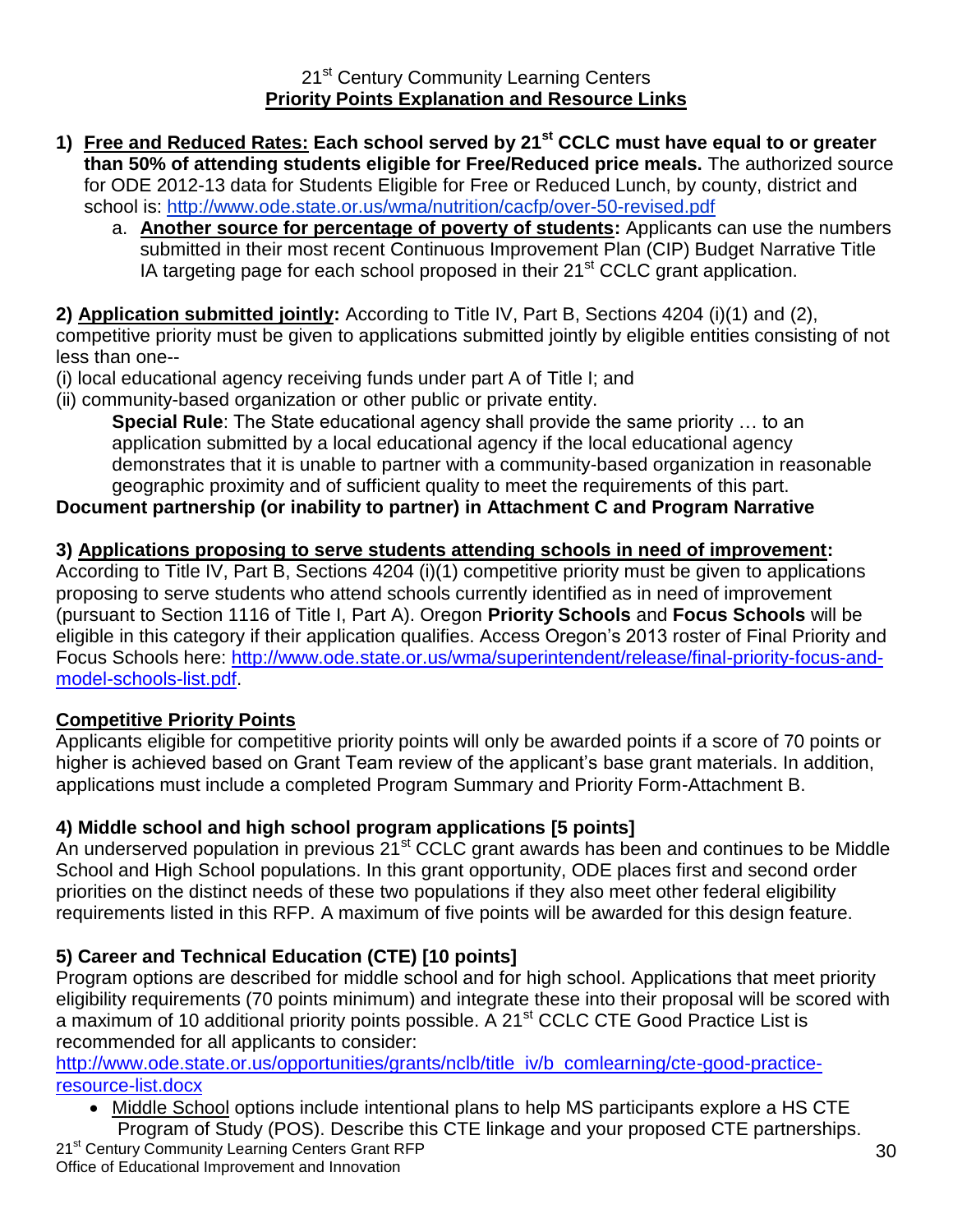Include your description of MS CTE in the Priority Points Section. Resources include this PDF document which explains more about CTE:

[http://www.ode.state.or.us/pubs/eii/ctebrief.pdf.](http://www.ode.state.or.us/pubs/eii/ctebrief.pdf)Additionally, this link leads to the CTE POS Resources portal: [http://www.ode.state.or.us/search/results/?id=151.](http://www.ode.state.or.us/search/results/?id=151) Contact ODE Specialists listed on the CTE pages for resources and connections in your area.

 High School options include expanded learning opportunities for out of school time connections to CTE POS at HS. Include your description of this CTE approach in the Priority Points Section. Resources include this PDF document which explains more about CTE: <http://www.ode.state.or.us/pubs/eii/ctebrief.pdf>. Additionally, this link leads to the CTE POS Resources portal: [http://www.ode.state.or.us/search/results/?id=151.](http://www.ode.state.or.us/search/results/?id=151) Contact ODE Specialists listed on the CTE pages for resources and connections in your area.

### **6) Science, Technology, Engineering and Math (STEM) and STEAM (+Arts**) **[10 points]**

Elementary school, middle school and high school program applications that meet priority eligibility requirements (70 points minimum) and integrate STEM/STEAM programs aligned with ODE's STEM framework will be scored with a maximum of 10 priority points possible.

 STEM Good Practice List recommended for all applicants to consider: [http://www.ode.state.or.us/opportunities/grants/nclb/title\\_iv/b\\_comlearning/stem-good](http://www.ode.state.or.us/opportunities/grants/nclb/title_iv/b_comlearning/stem-good-practice-resource--list.docx)[practice-resource--list.docx](http://www.ode.state.or.us/opportunities/grants/nclb/title_iv/b_comlearning/stem-good-practice-resource--list.docx) ODE's 21<sup>st</sup> CCLC STEM initiatives have provided resources for innovation. The programs utilize ODE's STEM Framework for their program. These required elements are located here: [http://www.ode.state.or.us/search/results/?id=382.](http://www.ode.state.or.us/search/results/?id=382) Contact STEM staff contacts listed. Include your description of your proposed STEM/STEAM 21<sup>st</sup> CCLC opportunities in the Competitive Priority Points Section, Attachment H.

#### **7) English Language (EL), English Language Learner (ELL), English Language Acquisition (ELA) and English Language Development (ELD) [10 points]**

- ELL Good Practice List recommended for all applicants to consider: [http://www.ode.state.or.us/opportunities/grants/nclb/title\\_iv/b\\_comlearning/ell-good-practice](http://www.ode.state.or.us/opportunities/grants/nclb/title_iv/b_comlearning/ell-good-practice-resource-list.docx)[resource-list.docx](http://www.ode.state.or.us/opportunities/grants/nclb/title_iv/b_comlearning/ell-good-practice-resource-list.docx)
- Describe demographic enrollment and student language needs for proposed school(s) to be served in the 21<sup>st</sup> CCLC grant: their identification, languages and school population percentages.
- Describe your plan to utilize expanded learning strategies and activities to facilitate improved student language outcomes. Based on collaborative planning and objective assessment data, include consultation with ELD Specialist(s).
- Problem-solve student needs according to verbal language skills and formulate goals to enhance verbal language skills and develop intentional plans with benchmarks to diversify 21<sup>st</sup> CCLC program participation to reach at least parity with regular school day.
- Propose plans you will implement to reach participation parity (such as):
	- oProgrammatic attractions and modifications for diverse students and families
	- oOvert referral procedures that engage underrepresented student populations
	- o Parent and family engagement strategies to enhance 21<sup>st</sup> CCLC program participation
	- oProgramming and staffing amendments which create inclusive and multi-language environments.
- In cooperation with ELD Specialist(s), identify staff practices to improve strategies to work most effectively with EL, that may not be limited to but may include:
	- $\circ$  Build in a community of practice among program peers
	- o Involve coaching, observation, de-brief and feedback

21<sup>st</sup> Century Community Learning Centers Grant RFP Office of Educational Improvement and Innovation